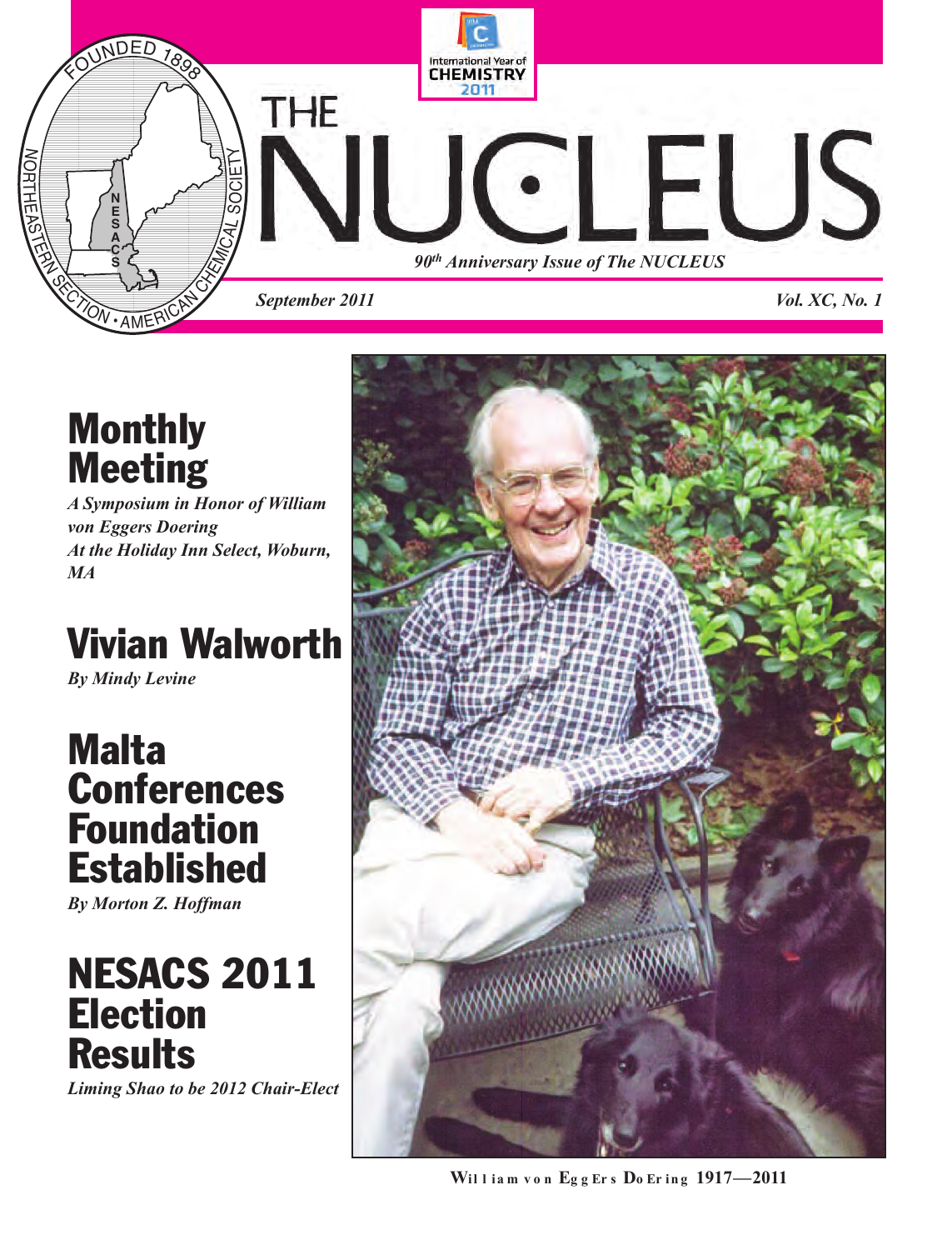## **Vivian Walworth**

### **By mindy l evine**

It is a hot July afternoon when I pull up to a red brick building in North Cambridge, which houses StereoJet, Incorporated. Upon entering the building, I find the president and chief technical officer of the start-up company, Vivian Walworth, running an experiment at the bench. Vivian, who will turn 90 next January, explained that the self-funded start-up company is making three-dimensional polarizing images with dichroic dyes. On that day, Vivian had been working on a "tricky solution" en route to the inkjet printing of a color image with these dyes.

Vivian's interest in science started at a young age, when she was a tudent at Cass Technical High School in Detroit. This magnet school, which still exists today, places a strong emphasis on math and science education. At that school, Vivian first learned chemistry from a "marvelous chemistry teacher," Evangeline Lodge Lindbergh, who had studied chemistry at the University of Michigan and was,

incidentally, the mother of the famous Charles Lindbergh.

The high school had a Chemistry Club to encourage extra-curricular activities related to science. When Vivian found out that girls were not allowed to join the club, she formed her own Girls' Science Club. The Girls' Science Club enjoyed a variety of activities, including site tours of chemical manufacturing companies and a lab visit with the distinguished (and first female head of a division of the American Chemical Society) Dr. Icie Macy Hoobler. Overall, the girls' club had a "much better program than the boys' chemistry club," said Vivian. "We were really something."

After high school Vivian continued her chemistry education at the University of Michigan, which she attended on a full-tuition scholarship. During her time there, Vivian worked for the noted analytical chemist Dr. H. H. Willard, doing both laboratory research and secretarial work. Addi-



tionally, the shortage of graduate researchers (due to World War II), gave Vivian the opportunity to work as an undergraduate laboratory instructor. At the end of her junior year she married Wilbur Walworth, who had just graduated with a degree in Electrical Engineering. He then took an engineering job at the Ritter Dental Company in Rochester, New York.

During her senior year, Vivian had an excellent on-campus interview with a visiting recruiter from Kodak. Following her graduation, she moved to Rochester and arrived at Kodak for a follow-up interview, only to be offered a secretarial job. "You must have an excellent vocabulary," she was told. In response, "I left in a huff," said Vivian. She then found a research lab job at a small photographic company, Defender, which later became part of DuPont.

During Vivian's time at Defender, the company had two pay scales: one for men and one for women. At one point, Vivian found out that she was being paid a lower salary than the male dishwasher was paid. She promptly "went and made a complaint," until the salary discrepancy was corrected.

During the following year Wilbur completed an evening course in what was then called Ultrahigh Frequency Techniques, offered by the War Manpower Training Commission ("radar" then being a classified term). He then accepted a position as Radar Field Engineer with Submarine Signal Company in Boston and was soon assigned to the Philadelphia Navy Yard. Vivian worked for a year in a University of Pennsylvania biochemistry research lab engaged in an Air Force-sponsored study of brain metabolism at reduced oxygen levels.

In 1944, Vivian and her husband moved back to the Boston area, where Vivian obtained a job at Polaroid. Vivian's initial position was in Vectograph Research. The Vectograph process provided black-and-white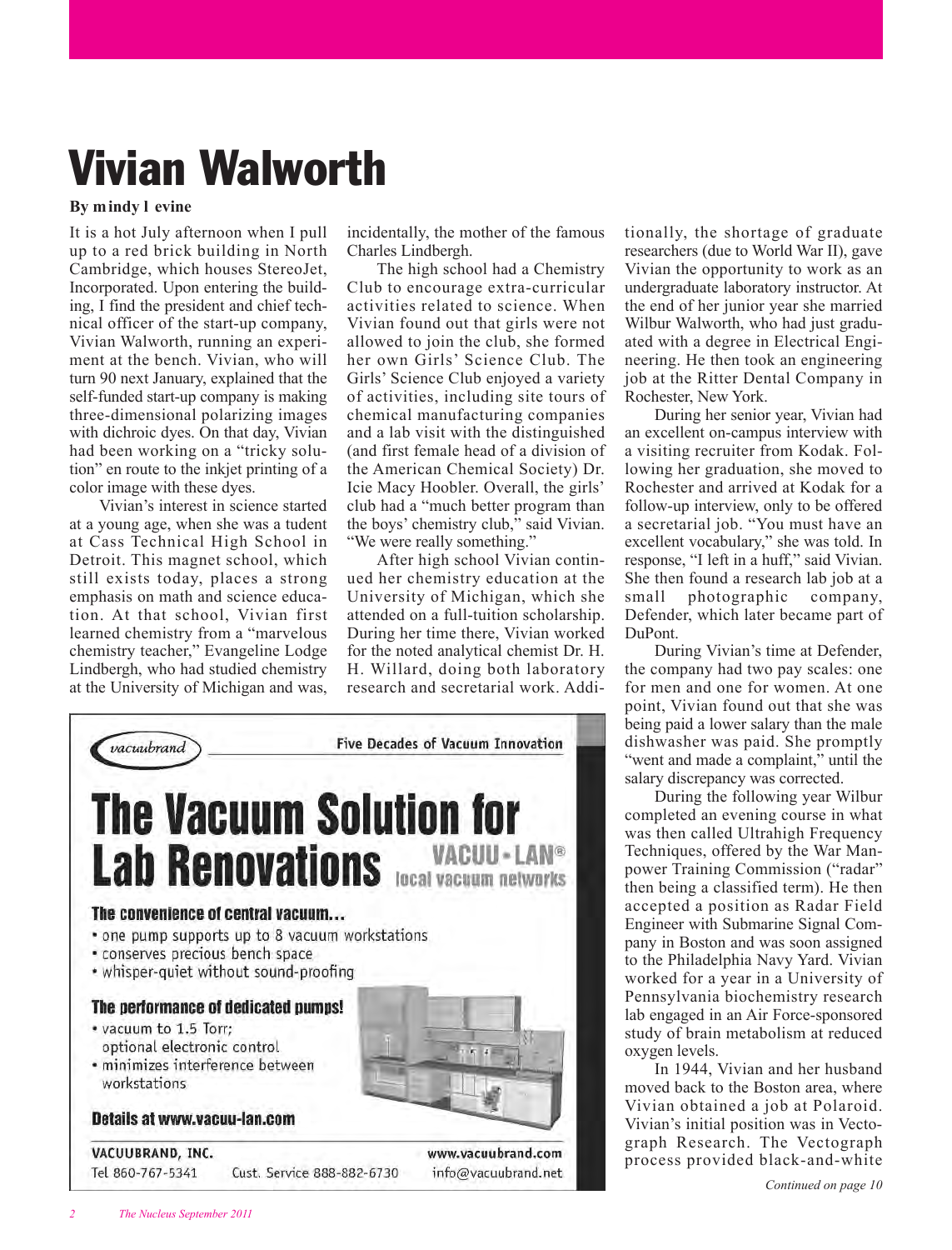#### **The n ortheastern s ection of the a merican Chemical s ociety, inc.**

Office: Anna Singer, 12 Corcoran Road, Burlington, MA 01803 (Voice or FAX) 781-272-1966. e-mail: secretary(at)nesacs.org NESACS Homepage: http://www.NESACS.org

#### **o fficers 2011**

*Chair:* Patrick M. Gordon 1 Brae Circle Woburn, MA 01801 Patrick.gordon65@gmail.com *Chair-Elect* Ruth Tanner Olney Hall 415B Lowell, MA 01854 University of Mass Lowell Ruth\_Tanner(at)uml.edu 978-934-3662 *Immediate Past Chair:* John McKew John.McKew(at)gmail.com *Secretary:* Michael Singer Sigma-Aldrich 3 Strathmore Rd, Natick, MA 01360 774-290-1391, michael.singer(at)sial.com *Treasurer:* James Piper 19 Mill Rd, Harvard, MA 01451 978-456-3155, piper28(at)attglobal.net *Auditor:* Anthony Rosner *Archivist* Tim Frigo *Trustees:* Peter C. Meltzer, Esther A. H. Hopkins, Michael E. Strem *Directors-at-Large* David Harris, Stephen Lantos, James Phillips, Ralph Scannell, Myron Simon, Alfred Viola

**Councilors a lternate Councilors**

*Term Ends 12/31/2011* Morton Z. Hoffman Lawrence Scott<br>Michael P. Filosa Donald Rickter Michael P. Filosa Donald Rickt<br>Kathi Brown Liming Shao Kathi Brown

*Term Ends 12/31/2012* Catherine E. Costello Jerry P. Jasinski Patricia A. Mabrouk Gary R. Weisman<br>Dorothy J. Phillips Marietta Schwartz Dorothy J. Phillips<br>Ruth Tanner *Term Ends 12/31/2013* Michael Singer Robert Lichter Sophia R. Su<br>Mary Shultz Kenneth C. N

C. Jaworek-Lopes Mary Burgess Patrick M. Gordon<br>Morton Z. Hoffman Lawrence Scott Michaeline F. Chen<br>Jerry P. Jasinski Norton P. Peet

Leland L. Johnson, Jr.<br>Alfred Viola Kenneth C. Mattes

*All Chairs of standing Committees, the editor of THE NUCLEUS, and the Trustees of Section Funds are members of the Board of Directors. Any*



*Coun cilor of the American Chemical Society residing within the section area is an ex officio member of the Board of Directors.*

## **Contents**

| By Mindy Levine                                                 | <b>Vivian Walworth</b>                                                                                         | 2  |
|-----------------------------------------------------------------|----------------------------------------------------------------------------------------------------------------|----|
|                                                                 | <b>Malta Conferences Foundation Established</b><br>By Morton Z. Hoffman                                        | 4  |
|                                                                 | <b>Monthly Meeting</b><br>A Symposium in Honor of William von Eggers Doering<br>Holiday Inn Select, Woburn, MA | 5  |
|                                                                 | <b>Abstracts and Biographies</b><br>Doering Symposium Speaker Biographies and Abstracts                        | 6  |
| <b>National Chemistry Week Events</b>                           |                                                                                                                | 8  |
|                                                                 | <b>NESACS 2011 Election Results</b><br>Liming Shao of Sunovion to be 2012 Chair-Elect                          | 8  |
|                                                                 | <b>YCC/JCF Exchange to Germany</b><br>Call for Applications                                                    | 9  |
| 2012 Gustavus John Esselen Award<br><b>Call for Nominations</b> |                                                                                                                | 10 |
| <b>Business Directory</b>                                       |                                                                                                                | 13 |
| <b>Cover:</b>                                                   | Professor William von Eggers Doering<br>(Photo Courtesy of the Doering family)                                 |    |

**Deadlines:** *November 2011 Issue: September 15, 2011 December 2011 Issue: October 15, 2011*

## FU.  $\left[ \cdot \right]$

## *90th Anniversary Issue of The NUCLEUS*

Bedford, MA 01730 Email: Michael.filosa(at)zink.com; Tel: 508-843-9070

*The Nucleus is published monthly, except June and August, by the Northeastern Section of the American Chemical Society, Inc. Forms close for advertising on the 1st of the month of the preceding issue. Text must be received by the editor six weeks before the date of issue.*

*Editor:* Michael P. Filosa, Ph.D., ZINK Imaging, Inc., 16 Crosby Drive, Building 4G,

*Associate Editors:* Myron S. Simon, 20 Somerset Rd., W. Newton, MA 02465, Tel: 617-332-5273,

|                              | Sheila E Rodman, Konarka Technologies, Inc., 116 John St. Suite 12, Lowell,          |
|------------------------------|--------------------------------------------------------------------------------------|
|                              | MA 01852 Email: srodman(at)konarka.com tel 978-569-1414,                             |
|                              | Mindy Levine, 516-697-9688 (c), mindy levine(at)gmail.com                            |
|                              | <i>Board of Publications:</i> Mary Mahaney (Chair), Mindy Levine, Vivian K. Walworth |
| Business Manager:            | Karen Piper, 19 Mill Rd., Harvard, MA 01451, Tel: 978-456-8622                       |
| Advertising Manager:         | Vincent J. Gale, P.O. Box 1150, Marshfield, MA 02050,                                |
|                              | Email: Manager-vincegale(at)mboservices.net; Tel: 781-837-0424                       |
| <b>Contributing Editors:</b> | Morton Hoffman, Feature Editor; Dennis Sardella, Book Reviews                        |
|                              | <i>Calendar Coordinator:</i> Sheila Rodman, email: srodman(at)konarka.com            |
| Photographers:               | Morton Z. Hoffman and James Phillips                                                 |
| Proofreaders:                | Donald O. Rickter, Vivian K. Walworth, Mindy Levine                                  |
| Webmaster:                   | Roy Hagen                                                                            |
|                              |                                                                                      |

Copyright 2011, Northeastern Section of the American Chemical Society, Inc.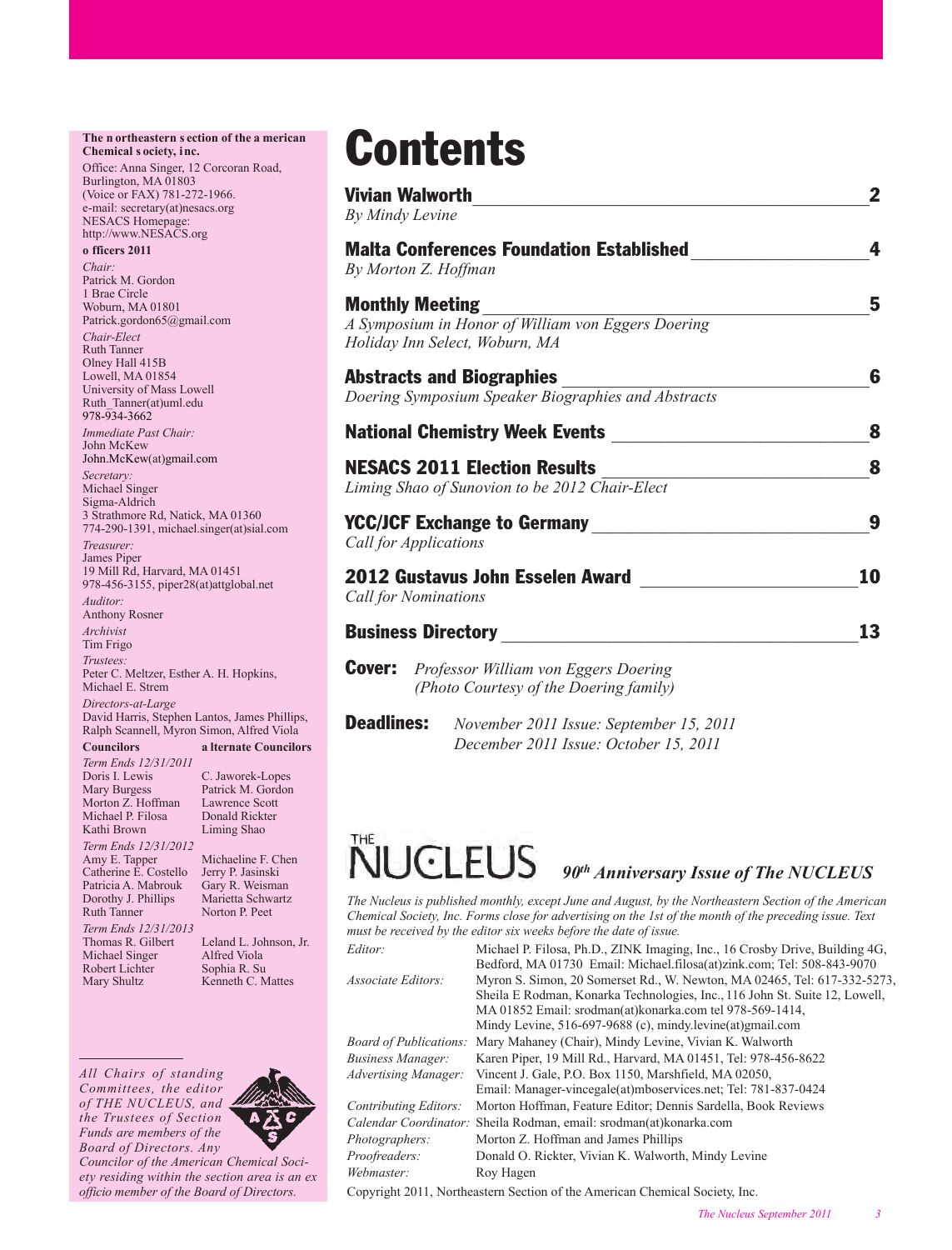## **Malta Conferences Foundation Established**



*Ann Nalley (at right), 2006 President of the ACS, with Sultan Abu-Orabi, President of the Jordanian Chemical Society, at Malta-III in Istanbul, (photo by M.Z. Hoffman)* 

A not-for-profit organization, Malta Conferences Foundation (MCF), was incorporated on June, 2011, in the District of Columbia to raise funds for the support of the biennial Malta Conferences, "Frontiers of Chemical Science: Research and Education in the Middle East," which were established with the aim of using science as diplomacy toward establishing a bridge to peace, tolerance, and understanding among the nations of the Middle East.

The Conferences, so-called because the first two (Malta-I and -II) were held on the Mediterranean island of Malta in 2003 and 2005, have, more recently, been held in Istanbul, Turkey (Malta-III) and Amman, Jordan (Malta-IV), in 2007 and 2009, respectively. In December 2011, Malta-V will take place at UNESCO headquarters in Paris, France, as one of the culminating events of the UN-designated International Year of Chemistry (IYC).

The Malta Conferences have brought together eminent scientists and science educators from nations of the Middle East (*e.g.*, Iran, Israel, Palestinian Authority, Bahrain, Egypt, Iraq, Jordan, Kuwait, Lebanon, Libya, Qatar, Saudi Arabia, Syria, Turkey, United Arab Emirates), many of whom cannot otherwise meet face-to-face because their governments are hostile to each other, in order to exchange



## **Corporate Patrons**

### **\$2000 - or more**

AstraZeneca Pharmaceuticals Eisai Pharmaceuticals EMD Serono Genzyme Corp. **Novartis** Johnson Matthey Pfizer Inc. Schering Corp. Strem Chemicals, Inc. Vertex Pharmaceuticals

### **\$1000-\$1999**

Boehringer Ingelheim GlaxoSmithKline Irix Pharmaceuticals Lyophilization Services of NE Sundia Meditech Yes Bank

## **\$300-\$999**

Cambridge Major Labs Girindus Merrimack Consultants **Organix** PCI Synthesis Sigma Aldrich Waters Corp. Wilmington PharmaTech

information and discuss collaboration and cooperation. Progress from the four Conferences already held can be measured by the creation of a working group on Regional Water Quality Assessment with members from Jordan, Palestinian Authority, Israel, Egypt, Kuwait, Syria, and Lebanon (with advisors from the U.S. and European Union), multinational collaborative research projects on solar energy conversion and storage, and regional workshops on science curricula, laboratory materials, green chemistry, and chemical safety and security.

In all cases, the Conferences are characterized by plenary lectures by Nobel Laureates (*e.g.*, Aaron Ciechanover, Dudley Herschbach, Claude Cohen-Tannoudji, Richard Ernst, Robert Grubbs, Walter Kohn, Roald Hoffmann, Yuan Tseh Lee, Sherwood Rowland, Jean-Marie Lehn, Rudolph Marcus, and others), workshops on topics of importance in the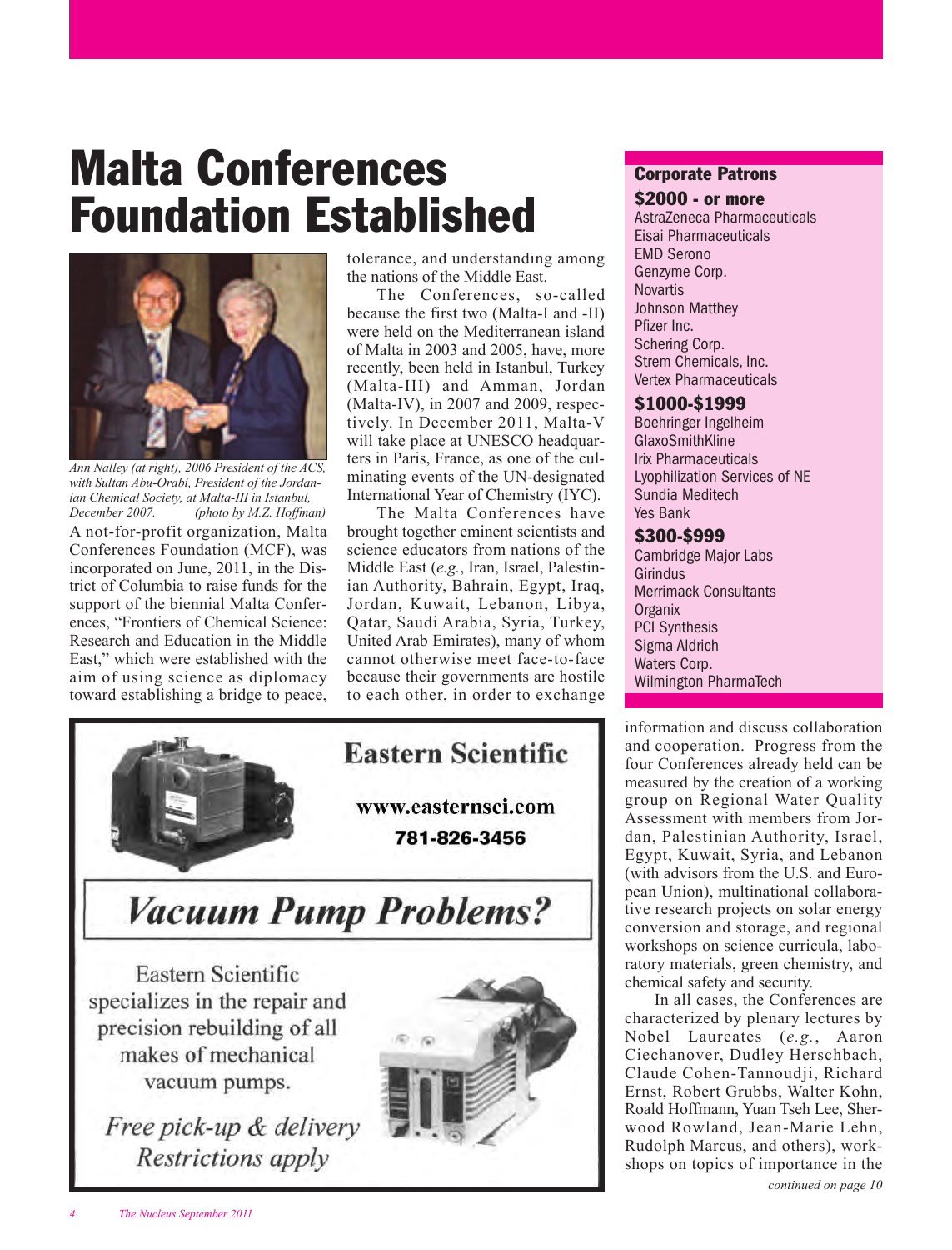## **Monthly Meeting**

*The 916th Meeting of the Northeastern Section of the American Chemical Society*

## **a s ymposium in honor of William von Eggers Doering o rganized by the n Es a Cs and the Cg P-Doering Foundation**

## **Thursday, s eptember 8, 2011**

**Holiday inn s elect,** 15 Middlesex Canal Park, Woburn, MA 01801, US

## **Program**

- 7:30 **r egistration**
- 8:05 **o pening**  Dr. Liming Shao, Senior Director of Medicinal Chemistry, Sunovion; Chair of the Medicinal Chemistry Division, NESACS

### **Cg P, Doering's Contribution to China's ChemistryEducation & r esearch**

- 8:10 **Chair:** Dr. Yuan (John) Wang, VP, H3 Biomedicine, Inc.
- 8:15 *History of the CGP and Its Impact* Dr. Tao Guo, President, CGP-Doering Foundation
- 8:45 *Academic Chemistry Education & Research in China*  Dr. Xu Bai, Professor and Director, Jilin University, China
- 9:15 *Discovery Research in China and Evolution of WuXi AppTec* Dr. Shu-Hui Chen, CSO, WuXi AppTec Co., Ltd., China

### 9:45 **Break**

## **Doering's Contribution to Chemistry – Historic views**

- 10:00 **Chair:** Dr. Bob Rando, Emeritus Professor, Biological Chemistry and Molecular Pharmacology, Harvard Medical School
- 10:05 *Doering's Work on Non-Benzenoid Aromaticity* Dr. Martin Saunders, Professor, Yale University
- 10:45 *The Cope Rearrangement, Doering, and Me* Dr. Maitland Jones, Jr., Professor, New York University
- 11:25 *Triumph and Tragedy: Doering, Knox and the Hickrill Chemical Research Laboratory*  Dr. Stephen J. Weininger, Professor, WPI And Dr. Leon Gortler, Professor, Brooklyn College of the City University of New York

### **Doering's Contribution to Chemistry r esearch and Education**

- 13:05 **Chair:** Dr. Maitland Jones, Jr., Professor, NYU
- 13:10 *A Chemical Journey from Pericyclic Reactions to Enzymatic Processes Controlled by Molecular Tweezers and Clips*  Dr. Frank-Gerrit Klärner, Professor, University of Duisburg-Essen, Germany
- 13:50 *Thermal Rearrangements* Dr. John E. Baldwin, Professor, Syracuse University
- 14:30 *Tunneling in Organic Reactions* **–** *Calculations Tell Experimentalists Where to Look and What to Look For* Dr. Weston T. Borden, Professor, University of North Texas
- 15:10 **Break**
- 15:25 **Chair:** Dr. Frank-Gerrit Klärner, Professor, University of Duisburg-Essen, Germany
- 15:30 *From Bullvalene to Buckyballs and Nanotubes: Hydrocarbons and Whollycarbons* Dr. Larry Scott, Professor, Boston College
- 16:10 *Mechanistic Perspectives on the Photochemical Birth of Carbenes* Dr. Matthew Platz, Professor, The Ohio State University, Head of Chemistry Division, NSF
- 16:50 *New Mysteries of an Old Antibiotic: From Cholesterol Trafficking to mTOR and Angiogenesis* Dr. Jun Liu, Professor, The Johns Hopkins University
- 17:30 **r eception**
- 18:30 **Dinner**
- 19:30 **Dinner s peaker**  Dr. Eric N. Jacobsen, Professor, Chair of Department of Chemistry and Chemical Biology, Harvard University

12:05 **l unch** 

**You must pre-register.** Contact: Anna Singer, Email: secretary@nesacs.org Tel:: (781) 272-1966 Or Liming Shao, Email: liming.shao@sunovion.com Tel: (508) 357-7468

Cost for the all day symposium: \$50.00. For the dinner session only: NESACS members, \$30; Non-members, \$35; Retirees, \$20 Students, \$10. **Dinner reservations should be made no later than noon, Thursday, s eptember 1st!** Please specify vegetarian meal requirements.  $\diamond$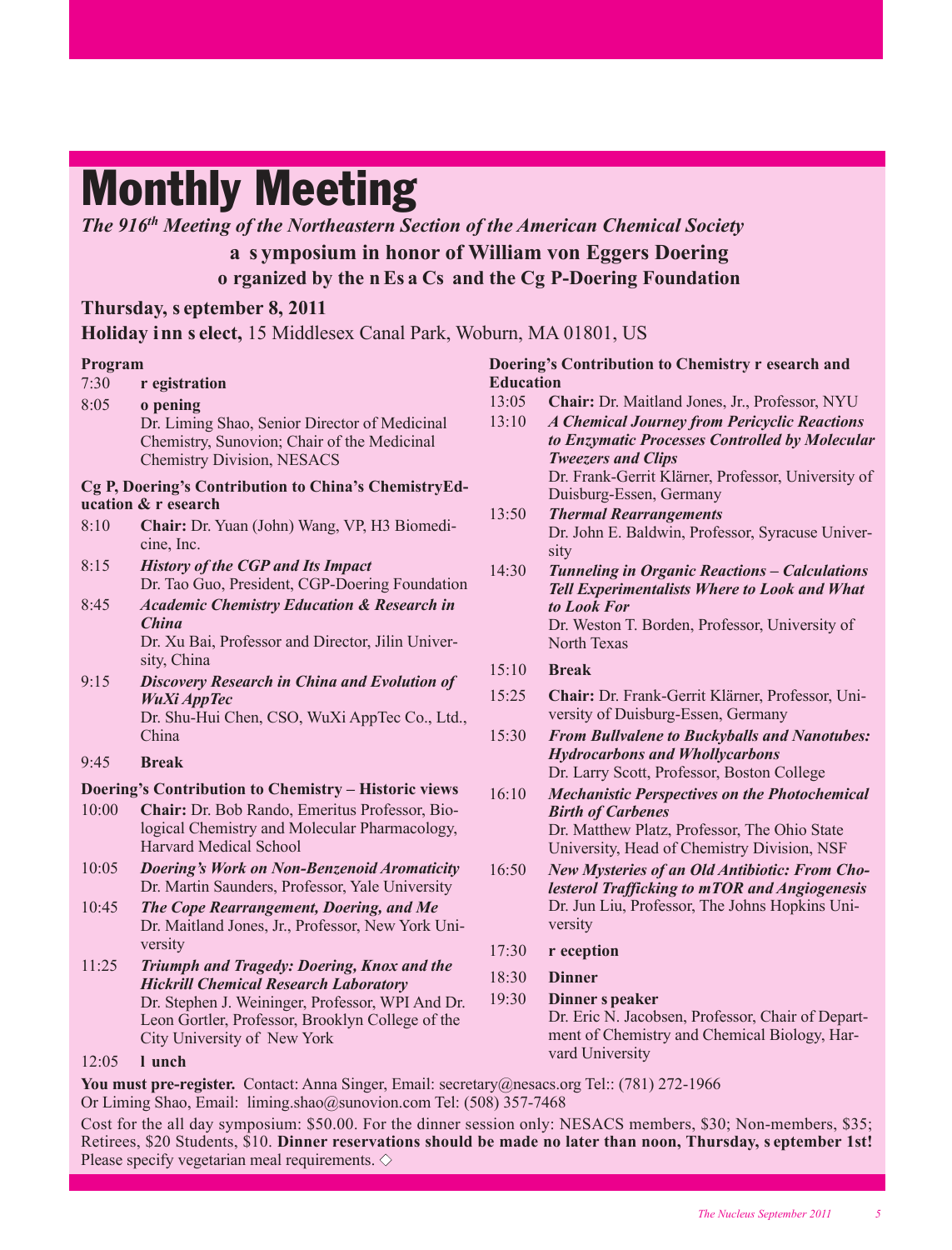## **Abstracts and Bios:**

#### **Keynote presentation**

**Dr. Eric n . Jacobsen**, Professor, Chair of Department of Chemistry and Chemical Biology, Harvard University, Jacobsen@chemistry.harvard.edu

Eric Jacobsen received his B.S. degree from New York University in 1982. His Ph.D. work was done at Berkeley under the direction of Robert Bergman. In 1986, he returned to the East Coast of the U.S. for an NIH postdoctoral fellowship at MIT with Barry Sharpless. In 1988, he began his independent career at the University of Illinois. He moved to Harvard University as full professor in the summer of 1993, and he was named the Sheldon Emory Professor of Organic Chemistry in 2001. He is currently serving as Department Chair. He directs a research group of 20-25 graduate students and postdocs at Harvard. His research interests lie in the discovery, mechanistic elucidation, and application of new reactions, with a special emphasis on asymmetric catalytic processes.

#### **a symmetric Catalysis as a mechanistic Tool: Probing n on-Covalent interactions**

Attractive non-covalent interactions are weaker, less distance-dependent, less directional, and more affected by entropy than covalent interactions. While it might seem unlikely that high positional and conformational control in reactions would be achievable based on such interactions alone, enzymes have demonstrated to us that high selectivity in catalytic reactions may be achieved if multiple non-covalent attractive interactions are operating in concert. This lecture will outline some of our efforts to design small-molecule catalysts that can mimic enzymes by engaging cooperative mechanisms, and how we have been able to use these systems to learn about the non-covalent interactions responsible for the high stereoselectivities we observe.

### **s ession i. Cg P, Doering's Contribution to China's Chemistry Education & r esearch**

**Dr. Tao g uo**, President and CEO, CGP-Doering Foundation, Vice President, Medicinal Chemistry, WuXi AppTec., Shanghai, China guo\_tao@wuxiapptec.com

Tao Guo received his B.S. in chemistry from Peking University in 1984 and was then selected as a CGP-Doering Fellow to enter Columbia University to pursue his Ph.D. He obtained his Ph.D. in organic chemistry under Professor Ronald Breslow at Columbia University in 1990 and did his post-doctoral training at UC Berkeley until1992 under Professor Paul Bartlett. From 1992-2008 Dr. Guo worked at Ariad Pharmaceuticals and at Pharmacopeia where he became Director of Chemistry. He led a team of over 30 researchers in drug discovery for potential treatments for a wide range of therapeutic areas and championed the application of combinatorial chemistry and structure-based design to facilitate drug discovery. Dr. Guo currently serves as the Vice President of Medicinal Chemistry at WuXi AppTec. He is an inventor of two clinical compounds and five preclinical development candidates. He is the recipient of 18 issued US patents and an author of over 50 publications.

### **History of the Cg P and its impact**

Professor Doering was a giant in chemistry and during his lifetime he made numerous contributions to chemistry, among which the CGP program is perhaps his most important chemical legacy. The political upheaval of the Cultural Revolution in 1966-1976 forced the closure of many Chinese universities, and few were allowed to contact the Western world. After China started to open the door to the West in the late 1970s, Professor Doering devised the idea of the CGP or the "Doering Program" to send young Chinese graduate students to study chemistry at top American and Canadian universities. The program, coordinated by Professor Doering, the Chinese

Ministry of Education, and Fudan University in Shanghai, sent about 250 Chinese chemistry students to pursue their Ph.D. studies in North America. Many of these students have become leaders in the Chinese chemistry communities. The United States and Canada have also greatly benefited from the talent pool of Chinese graduate students. The history of the CGP and its impact will be discussed in this presentation.

#### **Dr. Xu Bai,** Professor and Director, Jilin University, China xbai@jlu.edu.cn

Xu Bai received B.S. in chemistry from Jilin University and was selected as a CGP Scholar in 1984. He obtained a Ph.D. in organic chemistry under the direction of Professor Ernest L. Eliel at UNC Chapel Hill in 1990 and completed postdoctoral training in medicinal chemistry under the guidance of Dr. F. Ivy Carroll at the Research Triangle Institute, North Carolina. After nearly a decade of work experience at IDUN Pharmaceuticals and Combi - Chem, Inc. in San Diego, he returned to Jilin University to establish the Center for Combinatorial Chemistry and Drug Discovery in 2000. Professor Bai currently serves as a Professor of the College of Chemistry and the School of Pharmaceutical Sciences, and is the Director of the Center for Combinatorial Chemistry and Drug Discovery, Jilin University. In addition to building and leading a research center, he manages a chemistry service company, Changchun Discovery Sciences, Ltd., which provides a rewarding platform of collaborations with colleagues in both academic and industrial research institutions. His current research interests include the development of novel methodologies in the diversity-oriented synthesis of heterocyclic libraries, design and synthesis of kinases inhibitors, and the development of anticancer drug leads.

### **a cademic Chemistry Education & r esearch in China**

Chemistry Graduate Program (CGP) was one of the earliest and most successful programs sponsored by China's central government. Its aim was to send the best chemistry students to North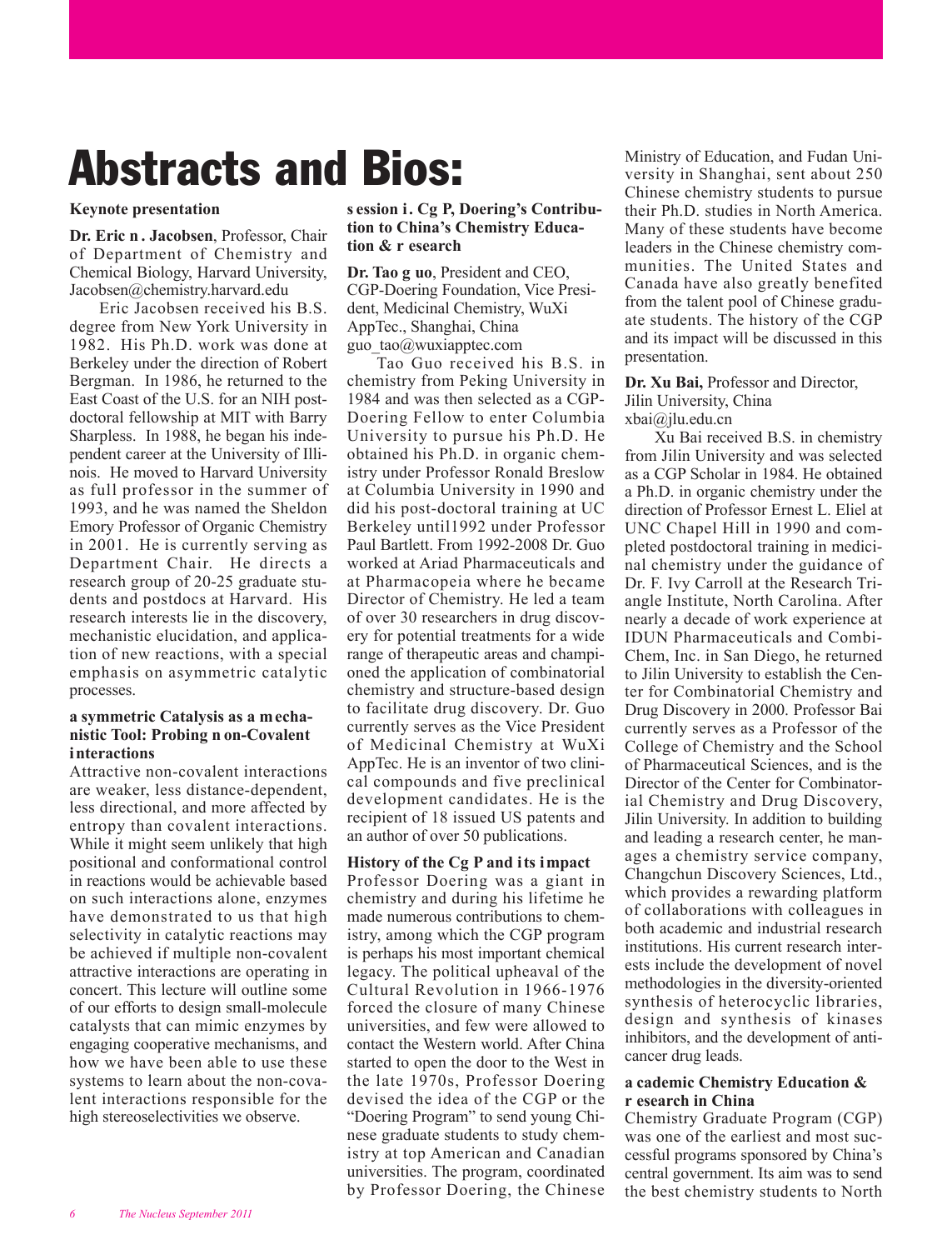## **Abstracts and Bios**

*Continued from page 6*

American universities to pursue Ph.D. degrees. This program motivated some of the most talented students in China to major in chemistry and apply for graduate studies in the US and Western countries. Jilin University contributed to the success of the program by providing the largest number of scholars among the 12 participating universities. In this presentation I would like to review the impact of the CGP program on Jilin University and China's chemistry education. In addition, I would like to share the experience in working towards building a successful chemistry program, virtually from scratch, as one of the early CGP returnees.

## **Dr. s hu-Hui Chen**, CSO, WuXi AppTec Co., Ltd., China

xbai@jlu.edu.cn

Dr. Shuhui Chen received his B.S. degree in 1985 from Fudan University and his Ph.D. degree in Organic Chem istry in 1990 from Yale University under the direction of Prof. Samuel Danishefsky. Dr. Chen spent 14 years in the US pharmaceutical industry (BMS, VION, and Eli Lilly) working on multiple therapeutic areas. Dr. Chen has published over 100 peer-reviewed articles in international journals and has been credited as co-inventor in more than 140 patents. He has co-edited four books. Dr. Chen is an established drug hunter providing key contributions to the discoveries of 3 new drug candidates, including Telaprevir, which was approved in May 2011.

During his tenure at WuXi, Dr. Chen has built a world class pharmaceutical research team with close to 3000 researchers. Under his leadership, the WuXi research team delivered 4 preclinical candidates, including 1 clinical candidate in 2010 and 3 preclinical candidates thus far in 2011.

#### **Discovery r esearch in China and Evolution of WuXi a ppTec**

The talk will provide a high level overview of key players of drug discovery research in China along with an in-depth presentation on WuXi's strategies for future growth in capability and capacity.

### **s ession ii. Doering's Contribution to Chemistry – Historic views**

**Dr. martin s aunders,** Professor, Yale University, saunders-martin@yale.edu

Professor Saunders received his Ph.D. from Harvard, went to Yale as a member of the chemistry faculty in 1955, and has taught at Yale for over 50 years. During his career, he discovered new methods for studying carbocations, studied the formation of many natural substances such as steroids and fullerenes, and made numerous contributions to the field of NMR spectroscopy.

#### **Doering's Work on n on-benzenoid a romaticity**

Aromaticity is a very important topic in organic chemistry. Compounds like benzene, naphthalene, pyridine and their substituted derivatives, which are called benzenoid aromatics, constitute the bulk of aromatic compounds. However, there are additional species outside this group which clearly have aromatic properties. These are called non-benzenoid aromatics. Many of these have odd-membered rings and many of them are cations or anions. Bill Doering played a prominent role in establishing the chemistry of some important members of the non-benzenoid family. His work on salts of the tropylium cation with Larry Knox is perhaps the most important single study in establishing non-benzenoid aromatic chemistry. On the theoretical side, he helped to demonstrate that the resonance theory which had been used to rationalize aromatic properties fails completely in the case of a number of non- benzenoid aromatic systems like cyclobutadiene and cyclooctatetraene. The Hückel approach, leading to the familiar 4N+2 rule, is clearly superior.

**Dr. s tephen J. Weininger**, Professor Emeritus, Worcester Polytechnic Institute

http://www.wpi.edu/academics/facultydir/sjw.html

Stephen J. Weininger received a B.A. in Chemistry at Brooklyn College, CUNY, and a Ph.D. in Organic Chemistry at the University of Pennsylvania with Edward Thornton (1964). After a postdoctoral year as

Senior Demonstrator at the University of Durham, UK, he spent the next 40 years at Worcester Polytechnic Institute, retiring in 2005 as Professor of Chemistry. He has been active in the history of chemistry for about 30 years and is a Past Chair of the Division of History of Chemistry, American Chemical Society.

**Dr. l eon g ortler**, Professor, Brooklyn College of the City University of New York

Leon Gortler is Professor Emeritus of Chemistry at Brooklyn College of the City University of New York. He attended the University of Chicago and received his Ph.D. from Harvard, where he worked with Paul Bartlett. He did post-doctoral work with Donald Noyce at the University of California before beginning work at Brooklyn College in 1962. He has been active in the history of chemistry since the late 1970s and has conducted over 50 oral and videotaped interviews with major American academic and industrial chemists.

#### **Triumph and Tragedy: Doering, Knox and the Hickrill Chemical r esearch l aboratory**

The history of the Hickrill Chemical Research Laboratory, a unique private facility set in the countryside north of New York City, encompasses two intertwined stories. One is about the establishment of the laboratory through the efforts (and money) of Ruth Alice Weil, Bill Doering's first graduate student. It provided Doering with the human and material resources to do cutting edge research without a concern for immediately publishable results. The second concerns Lawrence Knox, an African-American who, after publishing a seminal paper with Paul Bartlett in 1939, languished in obscurity. In 1948, Doering made Knox the on-site laboratory director and a research partner. These stories supply the background for a history of the laboratory and its major contributions to physical organic chemistry. The demise of the laboratory, Ruth Alice, and Lawrence, provide the tragic end to the tale.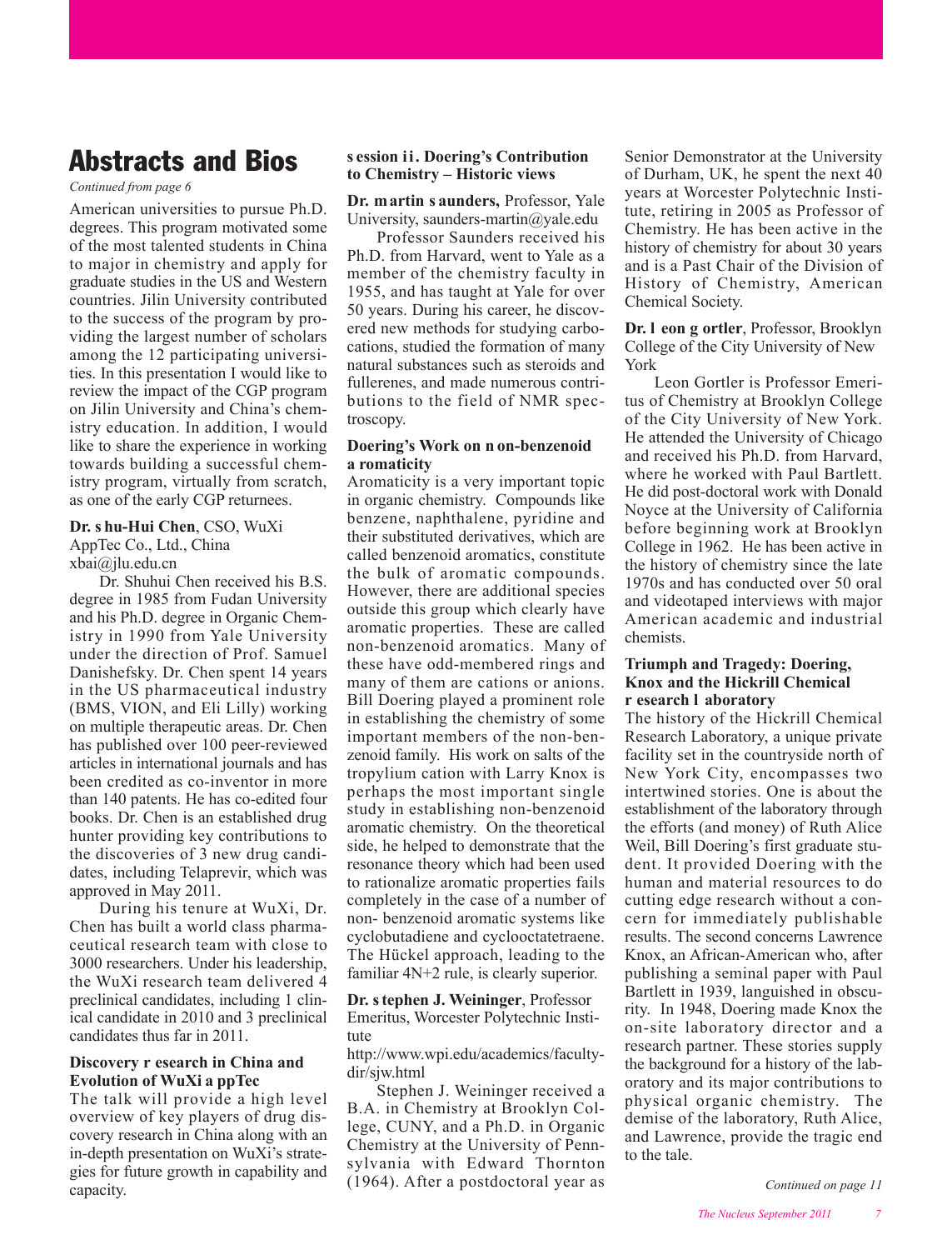## **<sup>n</sup> ational Chemistry Week NESACS Events**



## maticmal **Celebrating Chemistry—o ur Health, o ur Future!**

## **<sup>o</sup> ctober 23, 2011 – museum of s cience Boston**

## *• Phyllis A. Brauner Memorial Lecture by Dr. Bassam Shakhashiri*

Dr. Bassam Shakhashiri is a Professor of Chemistry at the University of Wisconsin-Madison and is the William T. Evjue Distinguished Chair for the Wisconsin Idea. Professor Shakhashiri has captivated audiences with his scientific demonstrations at a variety of locations, including Boston's Museum of Science, the National Academy of Sciences and the Smithsonian's National Air and Space Museum in Washington.

Taking place in Cahners Theatre  $(2<sup>nd</sup>$  floor, Blue Wing) at 1:00 pm and 4:00 pm.

\* Admission to the museum is required. Free tickets to Dr. Shakhashiri's show will be available on a first come, first serve basis. Tickets are available via advance reservation. To reserve tickets, please contact the NESACS secretary either via email secretary $@$ nesacs.org (preferred) or by phone 1-781-272-1966 before October 20, 2011. Tickets will be available for pick-up in the lobby of the museum at the ACS table.

*• Kicking off National Chemistry Week 2011 festivities* Join us in a variety of hands-on activities related to the yearly theme. Taking place from 1:00 pm - 5:00 pm on October 23, 2011 throughout the Museum.

## **<sup>o</sup> ctober 29, 2011 – Boston Children's museum**

From 11 am – 4 pm, NCW volunteers will be on-hand throughout the museum to perform demonstrations and assist in hands-on activities related to this years theme.

## **<sup>s</sup> eptember 1 – o ctober 21, 2011**

K-12 students participate in the **<sup>n</sup> CW poetry contest**. Visit www.nesacs.org and

[http://portal.acs.org/portal/acs/corg/content?\\_nfpb=true&\\_pageLabel=PP](http://portal.acs.org/portal/acs/corg/content?_nfpb=true&_pageLabel=PP_TRANSITIONMAIN&node_id=1033&use_sec=false&sec_url_var=region1&_uuid=c2ba266d-bd00-4469-a4d5-76c2eb9d5f) TRANSITIONMAIN&node\_id=1033&use\_sec=false&sec\_url\_var=reg ion1&\_uuid=c2ba266d-bd00-4469-a4d5-76c2e0eb9d5ffor more information (after July 15, 2011).

## **June 1 – s eptember 20, 2011**

K-12 students participate in the **l ocal s ection design a t-shirt competition.** Visit www.nesacs.org for more information, or see page 6 of this issue of the NUCLEUS.  $\diamond$ 

# **Election Results**

| <b>Chair-Elect</b>               | <b>Total</b> |  |  |
|----------------------------------|--------------|--|--|
| Jennifer Maclachlan              | 220          |  |  |
| Liming Shao                      | 243X         |  |  |
| s ecretary                       |              |  |  |
| Michael Singer                   | 416X         |  |  |
| <b>Trustee</b>                   |              |  |  |
| Michael Strem                    | 243X         |  |  |
| John Neumeyer                    | 147          |  |  |
| Councilor / Alternate Councilor* |              |  |  |
| Katherine Lee                    | 371C         |  |  |
| Michael Filosa                   | 329C         |  |  |
| Doris Lewis                      | 327C         |  |  |
| Morton Hoffman                   | 323C         |  |  |
| Patrick Gordon                   | 299C         |  |  |
| Mary Burgess                     | 294C         |  |  |
| Michaeline Chen                  | 292A         |  |  |
| C. Jaworek-Lopes                 | 284A         |  |  |
| Jennifer Larese                  | 274A         |  |  |
| Larry Scott                      | 267A         |  |  |
| Marietta Schwartz                | 257A         |  |  |
| <b>Andrew Scholte</b>            | 249A         |  |  |
| S. Strah-Pleynet                 | 247          |  |  |
| Raj Rajur                        | 233          |  |  |
| John Podobinski                  | 226          |  |  |
| Director-at-l arge               |              |  |  |
| Ralph Scannell                   | 264X         |  |  |
| John Burke                       | 267X         |  |  |
| Jenny Li                         | 263          |  |  |
| n ominating Committee            |              |  |  |
| Michael Hewitt                   | 363X         |  |  |
| Mindy Levine                     | 383X         |  |  |
| <b>Esselen a ward Committee</b>  |              |  |  |
| Steven Buchwald                  | 362X         |  |  |
| Gurmit Grewal                    | 234X         |  |  |
| Mukund Chorghade                 | 218          |  |  |
| r ichaards medal Committee       |              |  |  |
| Rosina Georgiadis                | <i>282X</i>  |  |  |
| Sheila Hauck                     | 273X         |  |  |
| Christopher Cummins              | 254          |  |  |
|                                  |              |  |  |

X indicates a winner in the election.C indicates election as a councilor. A indicates election as an alternate councilor.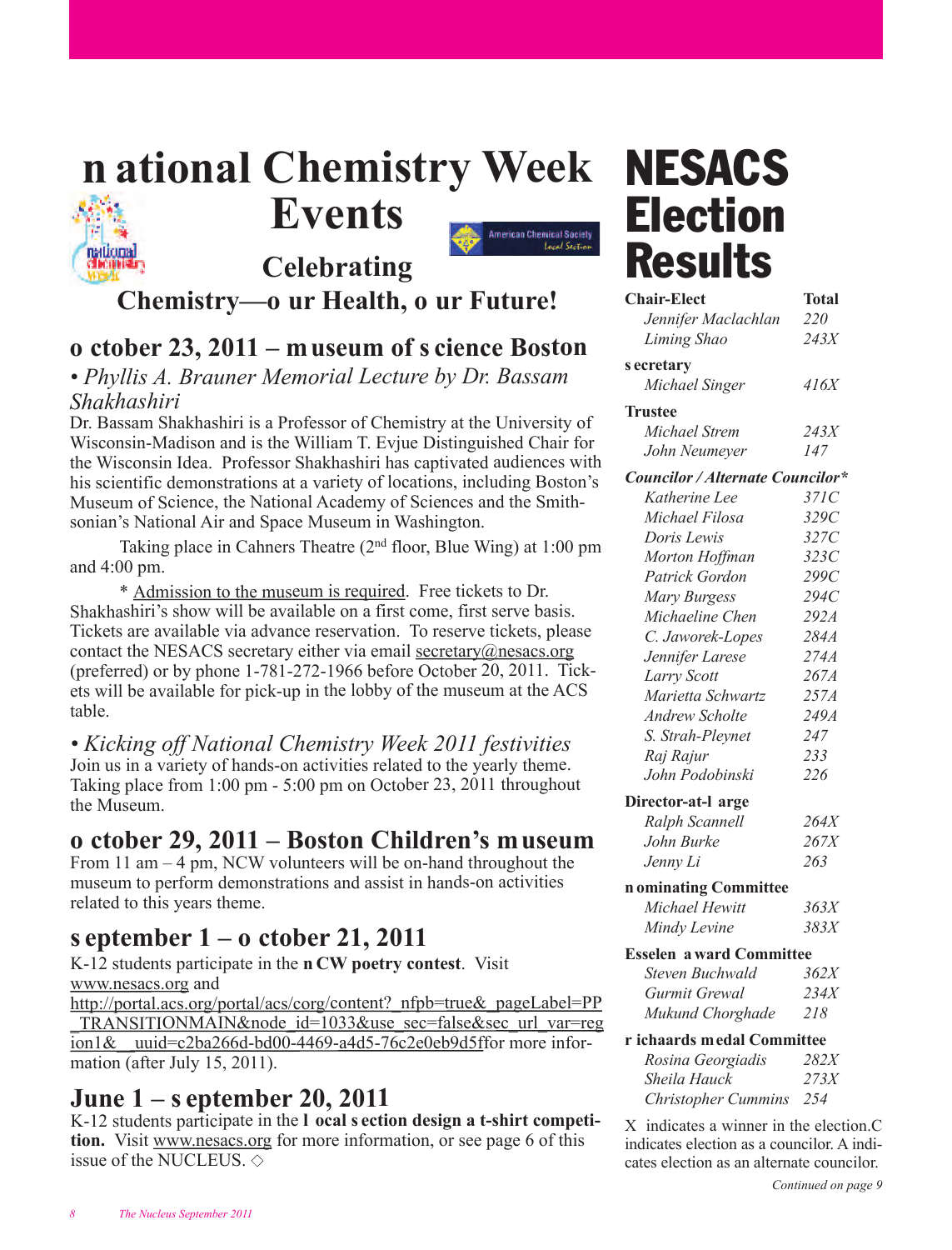## **Call for Applications**

## **YCC/n Es a Cs –JCF/g DCh Exchange to g ermany march 17 or 18 to march 24 or 25, 2012**

The Younger Chemists Committee (NSYCC) of the Northeastern Section and the NESACS Education Committee invite applications from undergraduate and graduate students of chemistry, biochemistry, and chemical engineering (including materials science) at colleges and universities within the Section to spend a week in Germany as the guests of the *Jungchemikerforum* (Young Chemists Committee; JCF) of the *Gesellschaft Deutscher Chemiker* (German Chemical Society; GDCh). The exchange group will consist of up to 12 students and a number of faculty and industrial representatives.

The trip to Germany will start with an overnight flight from Boston on Friday or Saturday, March 16 or 17; return to Boston will be on Saturday or Sunday, March 24 or 25. The highlight of the visit will be the JCF student chemistry research conference (*Frühjahrssymposium*) in Rostock on Sunday-Wednesday, March 18-21, which will provide the opportunity for the participants to engage in extensive networking with German and other European students, and to take part in discussions focused on careers, education, and international opportunities.

## **Election Results**

#### *Continued from page 8*

Because of an increased census of NESACS members in the ACS we were (after the ballot was finalized) allotted an additional councilor and alternate councilor. Thus, this election elected six councilors and six alternate councilors.  $\diamond$ 

#### Boosv oor ravings

When you tell our advertisers that you saw their ads here they have more confidence in our newsletter's viability as an advertising medium. They advertise more. This supports our many activities.

The activities for the rest of the week will include excursions to industrial, academic, scientific, and cultural institutions in northern Germany. Each student representative from NESACS will be expected to make a poster or oral presentation on his/her research at the *Frühjahrssymposium*, and upon return at the Northeast Student Chemistry Research Conference (NSCRC) in late April or early May. Air tickets will be provided by NESACS; accommodations in Germany will be covered by GDCh. A working knowledge of German, while useful, will not be specifically required; the language of the *Frühjahrssymposium* and the other events will be English.

Application forms are available on the YCC <**http://www.nsycc.org**> and NESACS <**http://www.nesacs.org**> websites. The following material must be submitted electronically with the application form: 1) the abstract of the

presentation to be made at the *Frühjahrssymposium* and the NSCRC; 2) an essay on the relevance of the exchange to the student's professional goals; 3) a letter of recommendation from the student's research supervisor; 4) approval from the supervisor and the chair of the department of the student's absence from classes, the research laboratory, and other responsibilities. In addition, finalists will be interviewed by members of the Exchange Steering Committee.

Prospective applicants should note that the next ACS national meeting in San Diego will be held on March 25- 29, 2012.

For more information, contact Dr. Michael Strem, Chair of the Exchange Steering Committee, at <mstrem@strem.com>.

**Deadline for electronic receipt of applications: Friday, n ovember 4, 2011, at 5:00 p.m.**

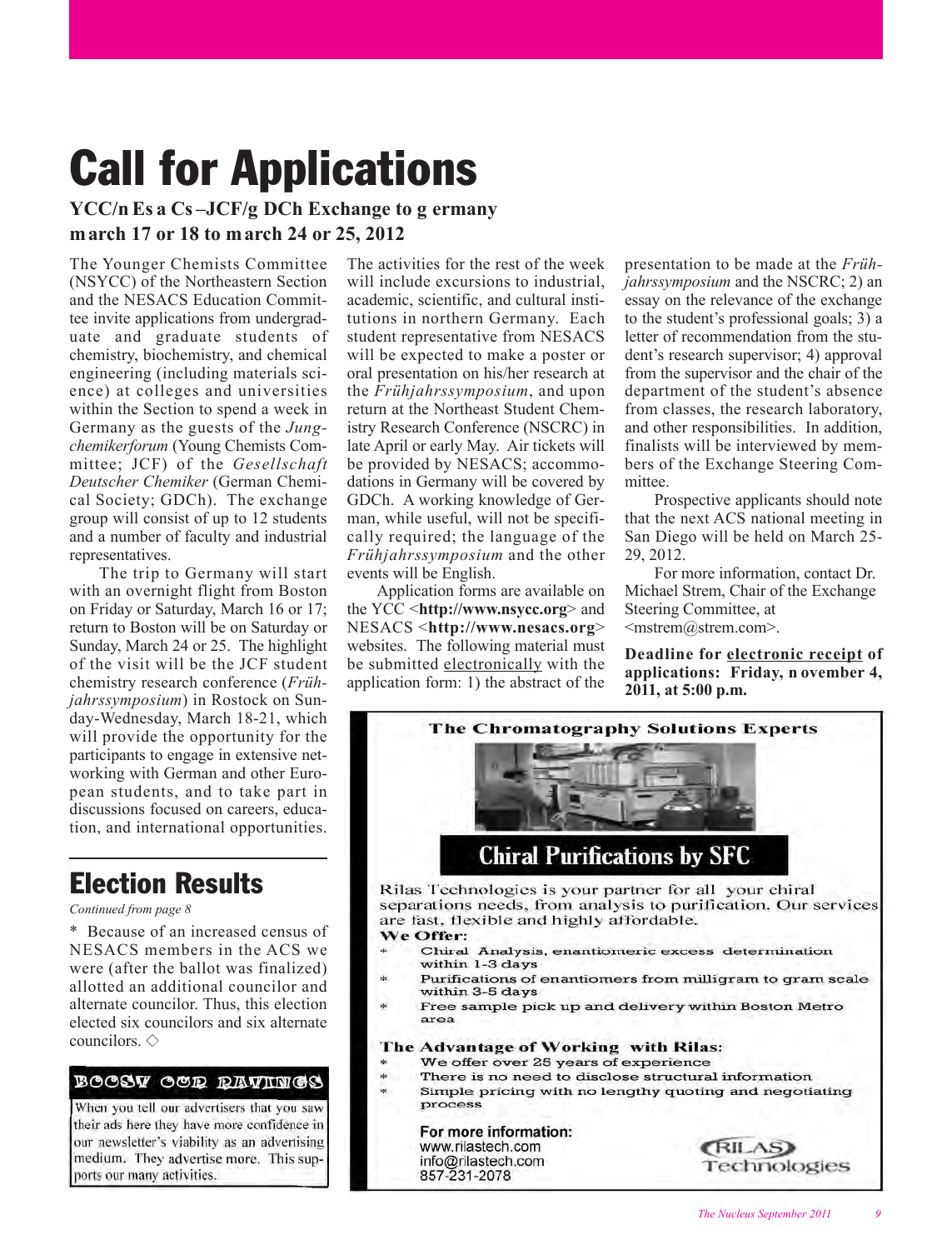## **Call for Nominations**

## *The Gustavus John Esselen Award for Chemistry in the Public Interest*

The Northeastern Section of the American Chemical Society (NESACS) is inviting nominations for its prestigious Gustavus John Esselen Award for Chemistry in the Public Interest. This award is given annually to a chemical scientist, whose scientific and technical work has contributed to the public well-being and has thereby communicated the positive values of the chemical profession. The significance of this work should have become apparent within the five years preceding nomination. The awardee shall be a living resident of the United States or Canada at the time of the nomination.

There is no limitation to the field of chemistry. The selection committee focuses on the general public recognition of the work, as well as its scientific/technical significance.

The Award consists of a bronze medal and the sum of \$5,000. Travel expenses incidental to the conferring of the award will be reimbursed. The award will be presented at the April 2012 meeting of the Section. The Awardee is expected to deliver an address related to the work for which the honor is conferred.

Nominations should be submitted as a single pdf file including: 1) a letter signed by the primary sponsor with a description of the nominee's work recognized as making a major contribution to the public welfare and as communicating positive values of the chemical profession, plus the names of two co-sponsors; 2) short supporting co-sponsor statements; 3) the nominee's professional biography including a list of no more than ten of the nominee's publications selected for their pertinence to the work nominated for recognition; and 4) copies of popular and technical press news or feature articles indicative of public benefit and interest. Further information is avail-

## **Malta Conferences**

*Continued from page 4*

Middle East (*e.g.*, alternative energy sources, nanoscience and technology, medicinal chemistry and natural products, air and water environmental resources, science education at all levels), and poster sessions at which the approximately 90 participants can display the results of their scholarly activities in an open and collegial forum.

Articles about the previous Malta Conferences have already been published in the *Congressional Record*, *Chemical & Engineering News* (American Chemical Society), *Chemistry International* (International Union of Pure and Applied Chemistry), *Chemistry World* (Royal Society of Chemistry), and the *Washington Report on Middle East Affairs*, among many other publications. Links to these reports are given on the MCF website (see below for URL).

The MCF officers, Dr. Zafra Lerman (President), Dr. Ann Nalley (Vice-President), Dr. Paul Walter (Vice-President), Dr. Howard Peters (Secretary), and Dr. Morton Hoffman (Treasurer), are part of the Board of Directors of this Section  $501(c)(3)$  taxexempt organization, which is dedicated to obtaining funds to support Malta-V and future Conferences from private and governmental agencies and foundations, scientific societies, and individual and corporate contributors. Details about making a tax-deductible contribution can be found on the MCF website <www.maltaconferencesfoundation.org>.  $\diamondsuit$ 

able at www.nesacs.org.

*Inquiries may be directed to the above or to Dr. Howard Mayne, Tel. (603) 862-1550 or Karen Piper, Tel. (978) 456-8622. Address: 19 Mill Rd., Harvard, MA 01451.*  $\diamond$ 

## **Vivian Walworth**

*Continued from page 2*

three-dimensional polarized images that could be produced rapidly in the field, and these images were used extensively throughout World War II in support of aerial surveillance. Polaroid operated a school to train military technicians and supplied field kits that enabled them to produce stereoscopic images rapidly in the field for use in pilot briefing sessions. Within the Vectograph Research Laboratory, Vivian worked on a pilot training film that provided polarized target circles that could be displayed during training and turned off for pilot testing. She also participated in research on color Vectograph processes.

When Dr. Edwin Land introduced Polaroid one-step photography in 1947, Polaroid was relying on negative produced by Kodak and DuPont. The Vectograph group, including Vivian, undertook fabrication of Polaroid photographic emulsions. Throughout that time, Polaroid was "a very exciting place to be," said Vivian. For several years she served as Manager of both the Emulsion Research Laboratory and the Research Microscopy Laboratory. When she left Polaroid in 1985 she was Senior Manager of Photosensitive Materials Research.

Along with her research work at Polaroid, Vivian had the opportunity to co-author a chapter with Dr. Land on one-step photography, She also wrote several encyclopedia articles on the subject. Overall, Vivian authored and co- authored 28 patents and numerous publications based on Polaroid research.

For many of her years at Polaroid Vivian was active in the Society for Imaging Science and Technology (IS&T). She served as its president from 1981-1985, as editor of its Journal of Imaging Science (1989-91) and the successor Journal of Imaging Science and Technology (1992-1996). She also founded IS&T's bimonthly newsletter, the IS&T Reporter, and edited it for 22 years.

Vivian joined the American

**n ominations a re Due o ctober 15,** 2011 to howard.mayne@unh.edu with cc to piper281@verizon.net. Award recipients will be notified by February 1, 2012.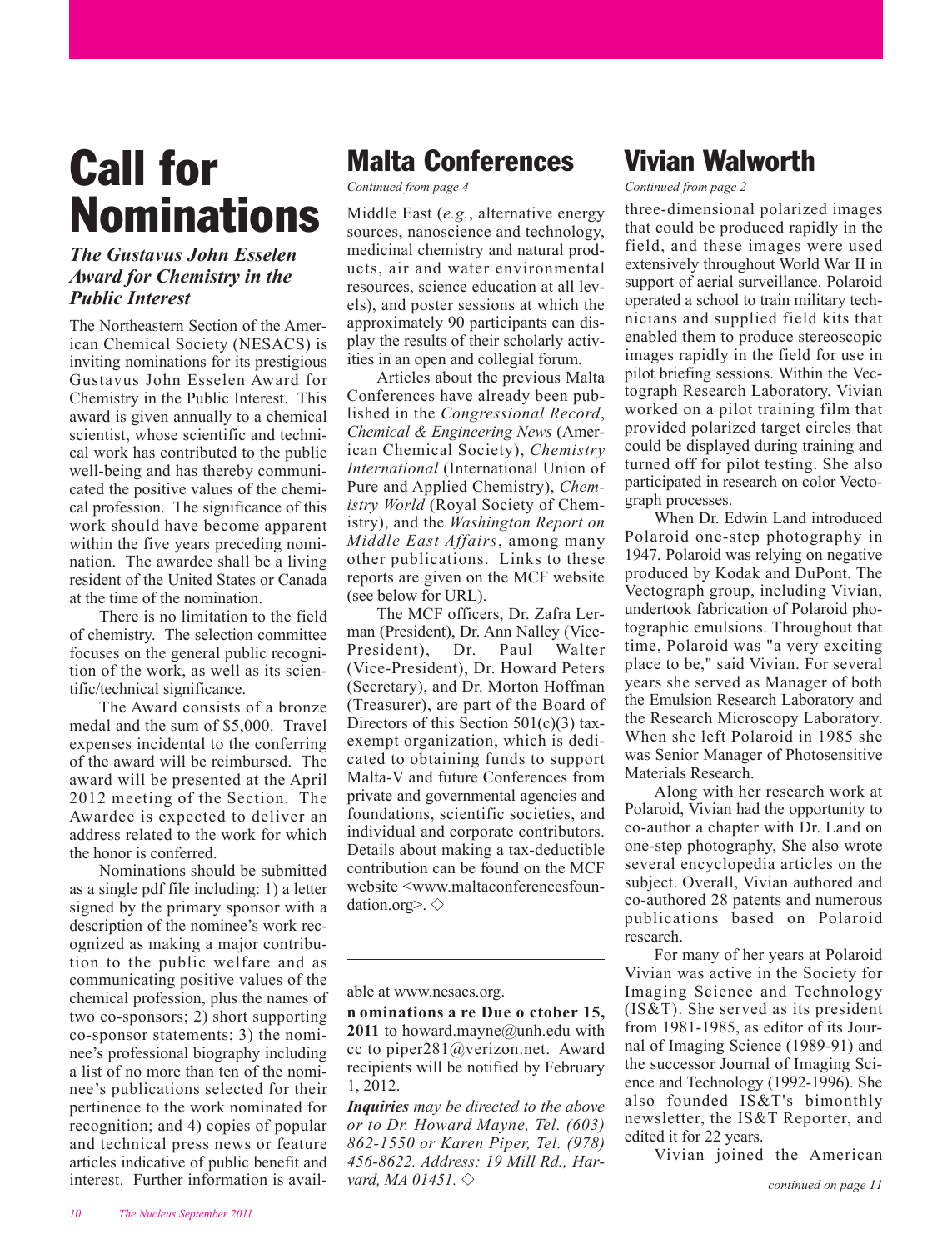## **Vivian Walworth**

*Continued from page 10*

Chemical Society in January, 1942, and has been a member of NESACS since 1944. . She was recruited for the Board of Publications in 2005 by Nucleus Editor Arno Heyn, whom she had known well since their days together at the University of Michigan. During her tenure on the Board of Publications, Vivian successfully recruited Michael Filosa to serve as the editor of "The Nucleus," a job that he has held for 7 years. "We are very lucky to have Mike," Vivian said. "The Nucleus is considered the leading ACS Section publication."

The future of "The Nucleus" and the Board of Publications is likely to involve a steady increase in the importance of the website, which had just started to develop during the end of Arno Heyn's tenure. "I wouldn't be surprised if we stopped printing The Nucleus on paper within the next five years," said Vivian. "The website access is so much more timely."

Polaroid eventually filed for bankruptcy in 2001. Many of the former Polaroid scientists have stayed in the Boston area and are "doing wonderful things," said Vivian. As an example, all members of the staff of StereoJet, Inc., Vivian's start-up company, are former Polaroid employees.

The R&D being conducted at StereoJet, Inc. is an outgrowth of Polaroid research on color Vectographs. When inkjet printing was introduced in the 1980s, Vivian realized that the technology could be used to generate three-dimensional color images. Preliminary work at Polaroid indicated that this idea was feasible. Vivian worked for several years as consultant to a group at the Rowland Institute for Science led by another former Polaroid employee, Jay Scarpetti, to develop and patent the first StereoJet process. This work was discontinued when the Rowland Institute merged with Harvard University in 2002. Vivian and others tried for some time to help Harvard license the process. Finally, "a group of Polaroid 'alumni' decided that we should be the ones to do it," said

## **Abstracts and Bios**

*Continued from page 7*

#### **Dr. maitland Jones, Jr.,** Professor, New York University.

Professor Jones received his Ph.D. from Yale University in 1963 and completed two post-doctoral fellowships, one at Yale and one at the University of Wisconsin-Madison. He has spent the majority of his career as a distinguished Professor of Chemistry at Princeton University, but has travelled extensively as a visiting Professor at Vrije Universiteit (1973), Harvard (1986), Kiev Polytechnic (1990), and Fudan University (1994). Over the course of almost forty years, he and his research group have published 225 papers and he is also the author of several Organic Chemistry texts. He is sometimes credited with the naming of bullvalene.

### **The Cope r earrangement, Doering, and me**

Doering's development of his work with W. R. Roth on the Cope rearrangement is reviewed, with emphasis on the evolution into the concept of Bullvalene. Connections to work in our group at Princeton will be noted.

#### **s ession iii. Doering's Contribution to Chemistry r esearch and Education**

**Dr. Frank-g errit Klärner**, Professor, University of Duisburg-Essen, Germany frank.klaerner@uni-duisburgessen.de

Frank-Gerrit Klärner (b. 1941) studied chemistry at the University of Köln (Köln, Germany) and received his Ph.D. in 1968 from the University of Köln. In 1974 he finished his

StereoJet, Inc. Corporation is currently self- funded. However, Vivian indicated that she does not find the financial situation unnerving. "In five years from now, we will either be dead or thriving," said Vivian, but she is personally confident that the company will be successful. "No one is doing anything like this," Vivian said. "I think we are going to make it."  $\diamond$ 

"Habilitation" at the Ruhr-University of Bochum, was associate professor in Bochum from 1980 to 1992, and visiting professor at University of Wisconsin, Madison, USA in 1983. From 1992 to 2006 he was full professor at the University of Duisburg-Essen. He chaired the collaborative research center at the Universities in Essen and Bochum on supramolecular chemistry financed by the German Funding Agency (DFG, Sonderforschungsbereich, SFB) from 1998 to 2005. In 2006, he retired but continues with research. His research interests are in the field of supramolecular chemistry (molecular recognition, development of synthetic receptors for bioactive chemical compounds) and high pressure chemistry (up to 14 kbar).

### **a Chemical Journey from Pericylic r eactions to Enzymatic Processes Controlled by molecular Tweezers and Clips**

Starting from concerted and "not-obviously" concerted reactions such as cycloadditions, cycloreversions, and sigmatropic rearrangements, which were investigated in collaboration with Professor W. von E. Doering's group, the synthesis of molecular tweezers and clips by the use of repetitive Diels-Alder cycloadditions will be described. These molecules function as supramolecular hosts. They inhibit various enzymatic processes and aberrant protein aggregation by binding either the cofactors such as  $NAD(P)$ + or basic amino acid units of the protein.

**Dr. John E. Baldwin**, Professor, Syracuse University, jbaldwin@syr.edu

John Baldwin, Distinguished Professor of Chemistry and the William R. Kenan, Jr. Professor of Science at Syracuse University, graduated from Dartmouth College in 1959 and completed Ph.D. studies at the California Institute of Technology in chemistry and physics in 1962, working with John D. Roberts. His teaching and research at the University of Illinois (1962-1968), the University of Oregon (1968-1984), and Syracuse University (1984-) led to a variety of recognitions, including Alfred P. Sloan and John

Vivian, "and here we are."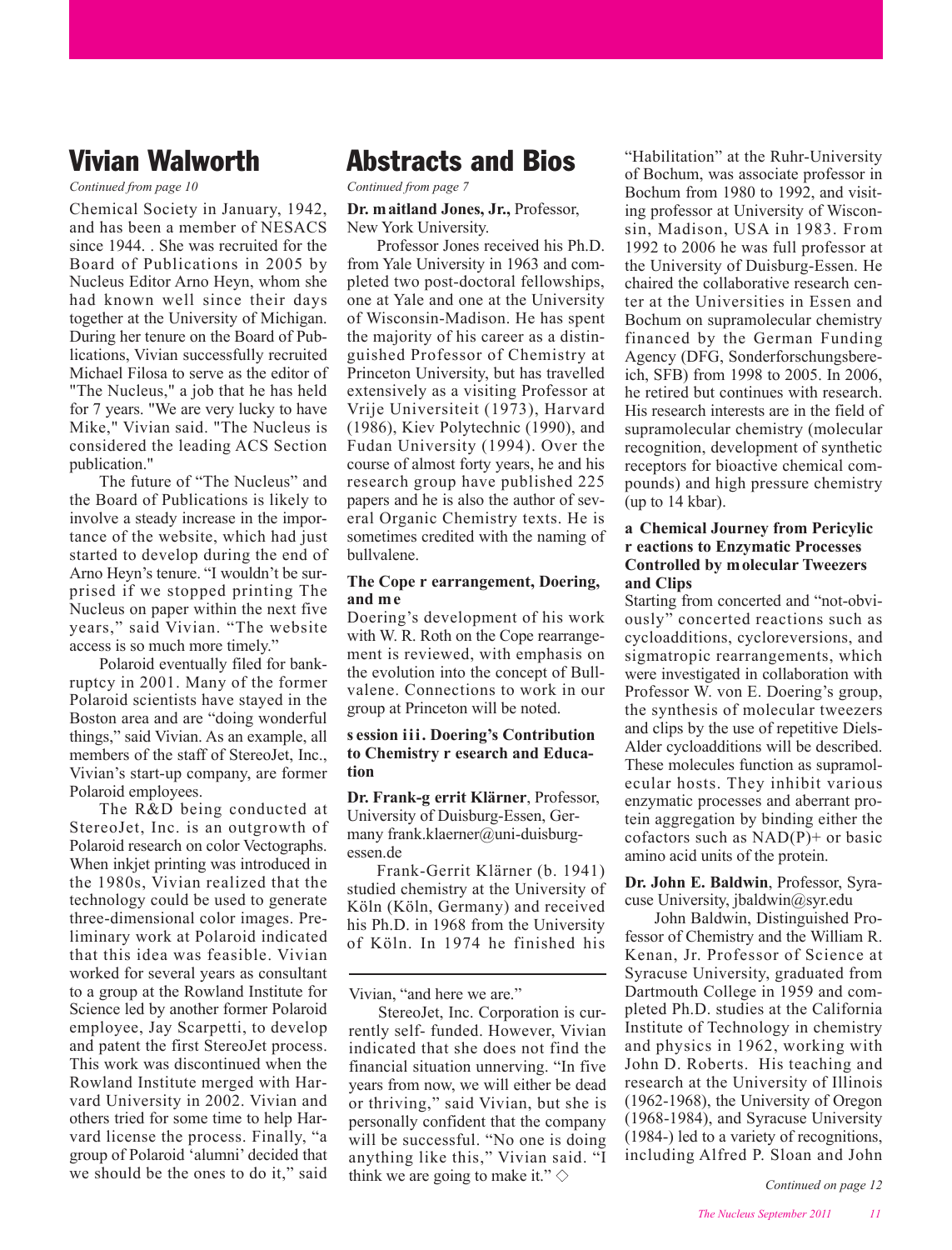## **Abstracts and Bios**

#### *Continued from page 11*

Simon Guggenheim Memorial Foundation Fellowships, a Senior U.S. Scientist Award of the Alexander von Humboldt Foundation, and the ACS James Flack Norris Award in Physical Organic Chemistry in 2010.

#### **Thermal r earrangements**

Thermal rearrangements, a major, but far from the only, arena in which Doering pursued well-conceived experimental endeavors, led to significant advances in conceptual order, intellectual control, and unifying concepts. A sampling of such studies achieving new fundamental dynamic and mechanistic understandings of organic chemical reactions will be exemplified.

**Dr. Weston T. Borden**, Professor, University of North Texas borden@unt.edu

Professor Borden was born in New York City in 1943. He received his B.A. from Harvard in 1964 and subsequently received his M.A. and Ph.D. under E. J. Corey at Harvard. He has held professorships at Harvard, the University of Washington, Princeton and the University of North Texas. The Borden group uses electronic structure calculations to understand and predict the reactions of organic and organometallic compounds, including the contributions of quantum mechanical tunneling to the reaction rates.

#### **Tunneling in o rganic r eactions – Calculations Tell Experimentalists Where to l ook and What to l ook For**

In organic rearrangements that have barriers which are both low and narrow, tunneling by carbon can cause such reactions to occur at appreciable rates, even at very low temperatures. In order to make experimentally testable predictions of the rates of such reactions and of the effects of isotopes on the rates, small-curvature tunneling (SCT) calculations have been performed. The results of these calculations will be described and discussed for three reactions – the carbene ring expansion in eq. 1, the ring opening of cyclopropylcarbinyl radical in eq. 2,

and the degenerate rearrangement of semibullvalene in eq. 3. The use of isotope effects to diagnose tunneling by carbon will also be discussed.



**Dr. l arry s cott**, Professor, Boston College, lawrence.scott@bc.edu

Professor Scott currently occupies the Louise & Jim Vanderslice and Family Chair in Chemistry at Boston College. He was born in 1944 and grew up in Urbana, Illinois. His lifelong passion for highly unsaturated polycyclic hydrocarbons arose from his undergraduate thesis project on bullvalene and related (CH)10 compounds in the laboratory of Professor M. Jones, Jr. at Princeton University (A.B. degree 1966) and intensified during his graduate research on (CH)12 hydrocarbons of theoretical interest under the direction of Professor R. B. Woodward at Harvard University. During his time in graduate school, he served for several semesters as a teaching assistant for Professor Doering and regularly attended the Doering research group meetings. After completing his Ph.D. degree in 1970, he joined the chemistry faculty at UCLA as an Assistant Professor. In 1975, he moved to the University of Nevada-Reno, where he was promoted to full professor in 1980 and served as chairman from 1988-91. In 1993 he moved to Boston College. He is a former recipient of Senior Scientist Awards from NATO, the Japan Society for the Promotion of Science, and the Alexander von Humboldt Foundation. He is an elected fellow of the AAAS and has been honored with Distinguished Research Awards from the University of Nevada-Reno, Boston College, and the International Society for Polycyclic Aromatic Compounds. In 2011, he received the George A. Olah Award for Hydrocarbon Chemistry from the American Chemical Society.

#### **From Bullvalene to Buckyballs and n anotubes: Hydrocarbons and Whollycarbons**

As an academic grandson of Professor Doering, I was introduced to hydrocarbon chemistry in the laboratory of Maitland Jones, Jr. at Princeton, where I carried out research for my senior thesis in 1965-66. My project uncovered new routes to several interesting (CH)10 compounds, including cis- and trans-9,10-dihydronaphthalene and bullvalene. Captivated by the beauty and simplicity of highly unsaturated hydrocarbons, I continued to design, synthesize, and study such compounds throughout my professional career.

While using flash vacuum pyrolysis to induce degenerate thermal rearrangements in polycyclic aromatic hydrocarbons, I realized that highenergy gas phase reactions could be harnessed to synthesize bowl-shaped polyarenes, and that led ultimately to the first rational synthesis of Buckminsterfullerene, C60, in 2002. Extensions of that methodology are now being developed for the stepwise chemical synthesis of uniform-diameter, singlechirality carbon nanotubes. An overview of this journey will be presented.

**Dr. matthew Platz**, Professor, The Ohio State University, Head of Chemistry Division, NSF http://www.chemistry.ohio-

state.edu/~platz/biography

Professor Platz received B.Sc. degrees in Chemistry and Mathematics in 1973 at the State University of NY at Albany, his Ph.D. degree in Organic Chemistry with Professor Berson at Yale University in 1977, and he worked as a post-doctoral fellow at the University of Chicago with Professor Closs. Dr. Platz joined the Ohio State University in 1978. In 1984 he was promoted to Associate Professor and in 1989 to Professor. In 1995 he became the chair of the Chemistry Department.

Professor Platz has authored over 200 peer-reviewed publications, has given over 170 invited lectures, and has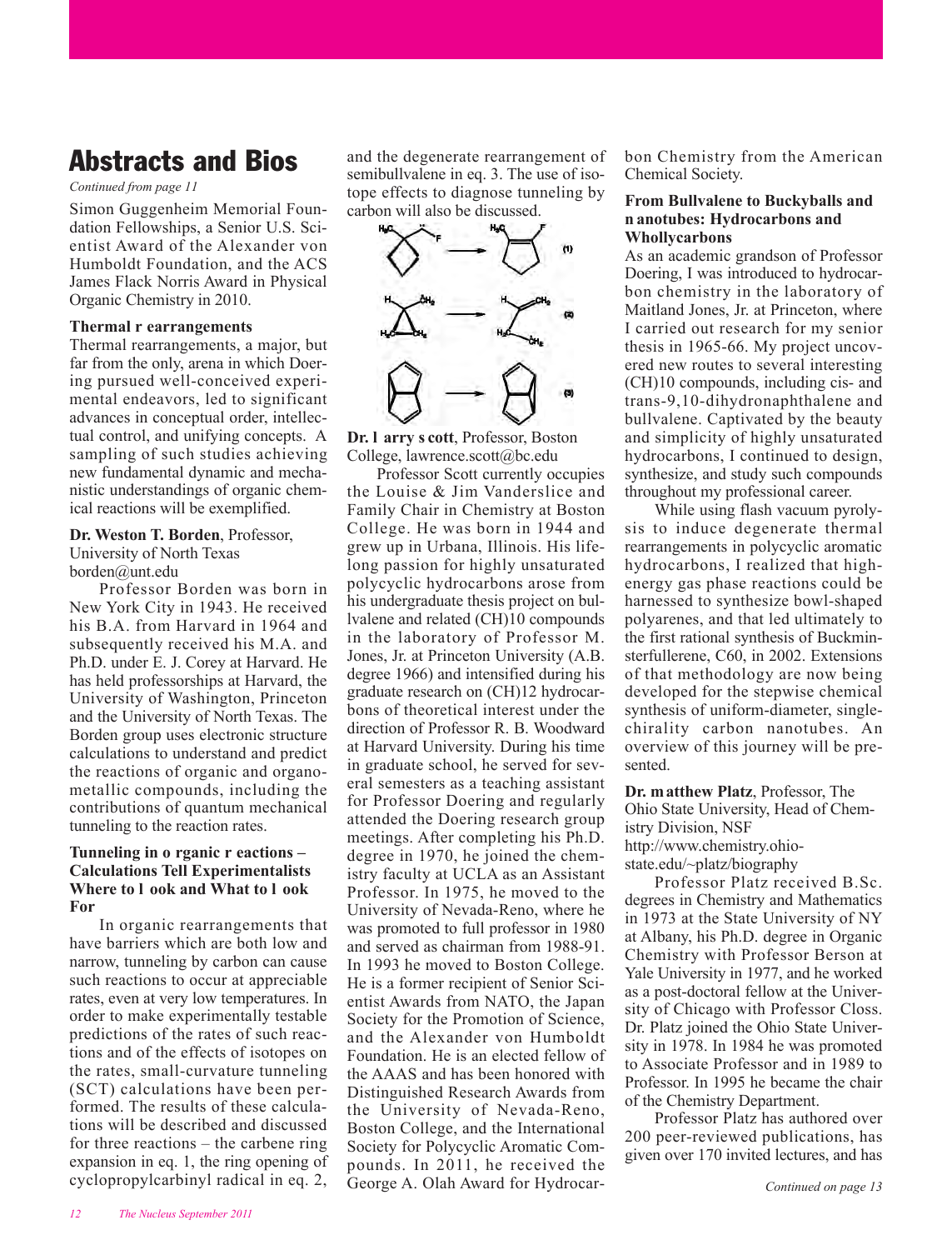## **Abstracts and Bios** less than a year at the National Institute **SERVICES**

#### *Continued from page 12*

mentored over 30 M.Sc, 30 Ph.D. and 20 postdoctoral students. He is an inventor in 10 patents and has received continuous federal funding of his laboratory since 1979.

### **mechanistic Perspectives on the Photochemical Birth of Carbenes**

Bill Doering was an inventor of the field of carbene chemistry. His pioneering work taught organic chemists how to appreciate and understand the role of reactive intermediates in organic transformations and generally sharpened the mechanistic thinking of the entire community. Following Doering's classical studies, physical methods that became available to organic chemists enabled the observation of carbenes on micro and nanosecond time scales. This work provided quantitative insight and confirmed the broad themes expressed by Doering's generation. Advances in laser spectroscopy and in computation now allow chemists to think of carbenes as the long-lived products formed upon photolysis of diazo compounds and diazirines. Mechanistic details related to the first 100 ps after nitrogenous precursors absorb light will be presented. Current studies now seek to determine which excited state of a precursor molecule is pumped upon excitation with a particular wavelength, which excited state decomposes to form the carbene, whether or not it is born in a vibrationally or electronically excited state, and what chemistry transpires from these activated intermediates.

#### **Dr. Jun l iu**, Professor, The Johns Hopkins University joliu@jhu.edu

Jun O. Liu received his B.S. degree from Nanjing University, China, in 1983. Through the CGP Program, he went to the Chemistry Department of the Ohio State University and obtained a M.S. degree in synthetic chemistry in 1986, and received his Ph.D. degree in biochemistry in 1990. He had postdoctoral training at Harvard from 1990-1992 and spent less than a year at the National Institute of Child Health and Human Development. He served as an assistant and an associate professor of chemistry and biology at MIT between 1993 and 2001, before joining Johns Hopkins School of Medicine, and he is currently the director of the Johns Hopkins Graduate Program of Pharmacology. He holds a joint appointment in the Department of Oncology and the Kimmel Cancer Center. He has also been a visiting professor at the National University of Singapore, Nanjing University, Tsinghua University, Shanghai Institute of Organic Chemistry and Fudan University.

#### **n ew mysteries of an o ld a ntibiotic: From Cholesterol Trafficking to mTo r and a ngiogenesis**

In an effort to uncover novel pharmacological activities of known drugs, we systematically collected and assembled a library of mostly clinical drugs, now known as the Johns Hopkins Drug Library (JHDL). We have screened the JHDL in a large number of screening assays including endothelial cell proliferation in a search for inhibitors of angiogenesis. One of the most promising and unexpected hits is the known antifungal drug, itraconazole. Characterization of the mechanism of action of itraconazole in endothelial cells has led to new insights into the roles of cholesterol trafficking in the regulation of mTOR pathway and endothelial cell proliferation. Preclinical studies demonstrated that itraconazole inhibited angiogenesis and tumor growth in vivo. Four Phase II human clinical studies have been initiated to evaluate the efficacy of itraconazole for the treatment of prostate, lung, breast and other cancers. Recently progress in our understanding of the mechanism of inhibition of angiogenesis by itraconazole will be discussed.  $\Diamond$ 

## **Looking for seminars in the Boston area?** Check out the NESACS Calendar **[www.nesacs.org/seminars](http://www.nesacs.org/activities_cal.html)**

## *D I R E C T O R Y*



## **COST-EFFECTIVE ANALYTICAL SERVICES**

Our analytical laboratories offer same day or next day turn-around service. Our analytical department features a

Waters Micromass Quattro Ultima Mass Spectrometer coupled with a Shimadzu LC-10AD VP liquid chromatography Instrument for performing LC/MS analyses, and a Varian Inova 300 MHz NMR instrument.



## YOUR FIRST SAMPLE IS FREE

Call 781-938-1122 or email rrajur@creagenbio.com to explore CreaGen's capabilities and expertise.

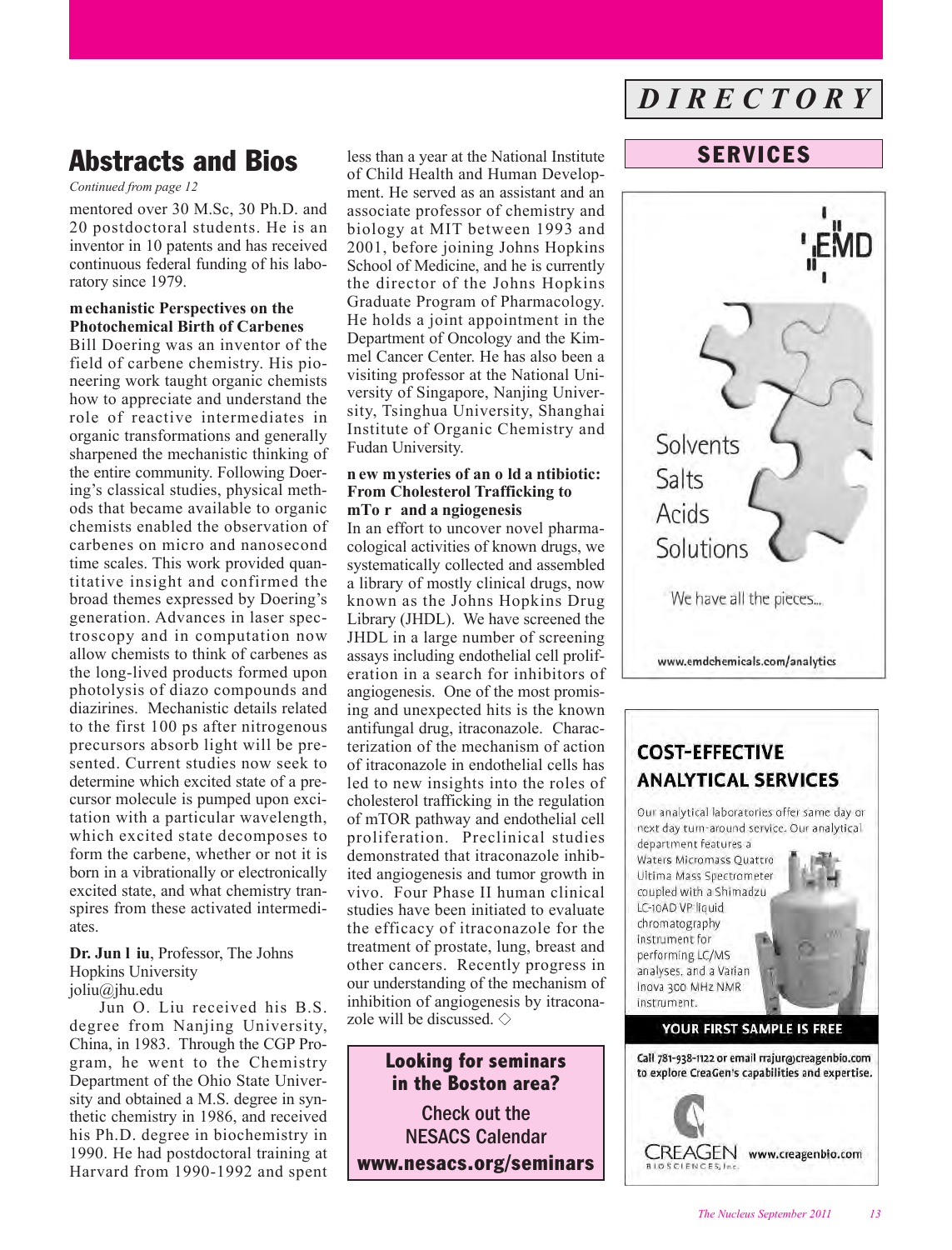## *B U S I N E S S D I R E C T O R Y*



PCI provides process research and chemical manufacturing services from early development through commercialization.

FDA Inspected Facilities ■ Chemical Synthesis ■ cGMP Synthesis

**TRANSFORMING basic or proprietary**<br>CHEMISTRY TECHNOLOGY into precise REQUIREMENTS our CUSTOMERS seek.

**We** PCI Synthesis 9 Opportunity Way, Newburyport, MA 01950

> 978.462.5555 www.pcisynthesis.com

Your Partner in<br>Organic & Medicinal Chemistry<br>Providing Services Since 1986

Services:

· Custom Synthesis

· Hit-to-Lead Programs

• 1H NMR and 13C NMR **· LC/MS Services** Strenaths:

· Structure Activity Programs

**. Outstanding Communications** · Reliable Time Management **\* Experienced Ph.D. Scientists** 

On Target - On Time - On Budget

Email: organix@organixinc.com

www.**organixinc**.com







20 画 (2)

#### N ORF 小眼界只得压屈器 **WANT**

When you tell our advertisers that you saw their ads here they have more confidence in our newsletter's viability as an advertising medium. They advertise more. This supports our many activities.



**Sampling supplies & accessories** See our full catalogs / current pricing at www.newera-spectro.com CAGE Code: 44ME9 DUNS: 556785657

w Era Enterprises, Inc.

1-800-821-4667 cs@newera-spectro.com

## **Micron Analytical Services**

**COMPLETE MATERIALS CHARACTERIZATION MORPHOLOGY CHEMISTRY STRUCTURE** 

SEM/EDXA • EPA/WDXA • XRD XRF • ESCA • AUGER • FTIR • DSC/TGA Registered with FDA ● DEA **GMP/GLP Compliant** 

3815 Lancaster Pike Wilmington DE. 19805 E-Mail micronanalytical@compuserve.com Voice 302-998-1184. Fax 302-998-1836 Web Page: www.micronanalytical.com



## **Robertson Microlit Laboratories**

Where speed and accuracy are elemental

Elemental CHN, S, X, Analysis (same day service) Metals by ICP-OES, ICP-MS, A/A FTIR, UV/VIS Spectroscopy Ion Chromatography

**Bioavailability** Polarimetry DSC, TGA, melting point **KF Aquametry, Titrimetry** 

1705 U.S. Highway 46 . Suite 1D . Ledgewood, NJ 07852 . 973.966.6668 . F 973.966.0136 www.robertson-microlit.com email: results@robertson-microlit.com

Rapid Results • Quality • Accuracy • Competitive Pricing

Massachusetts, USA

Phone: (781) 932-4142<br>Fax: (781) 933-6695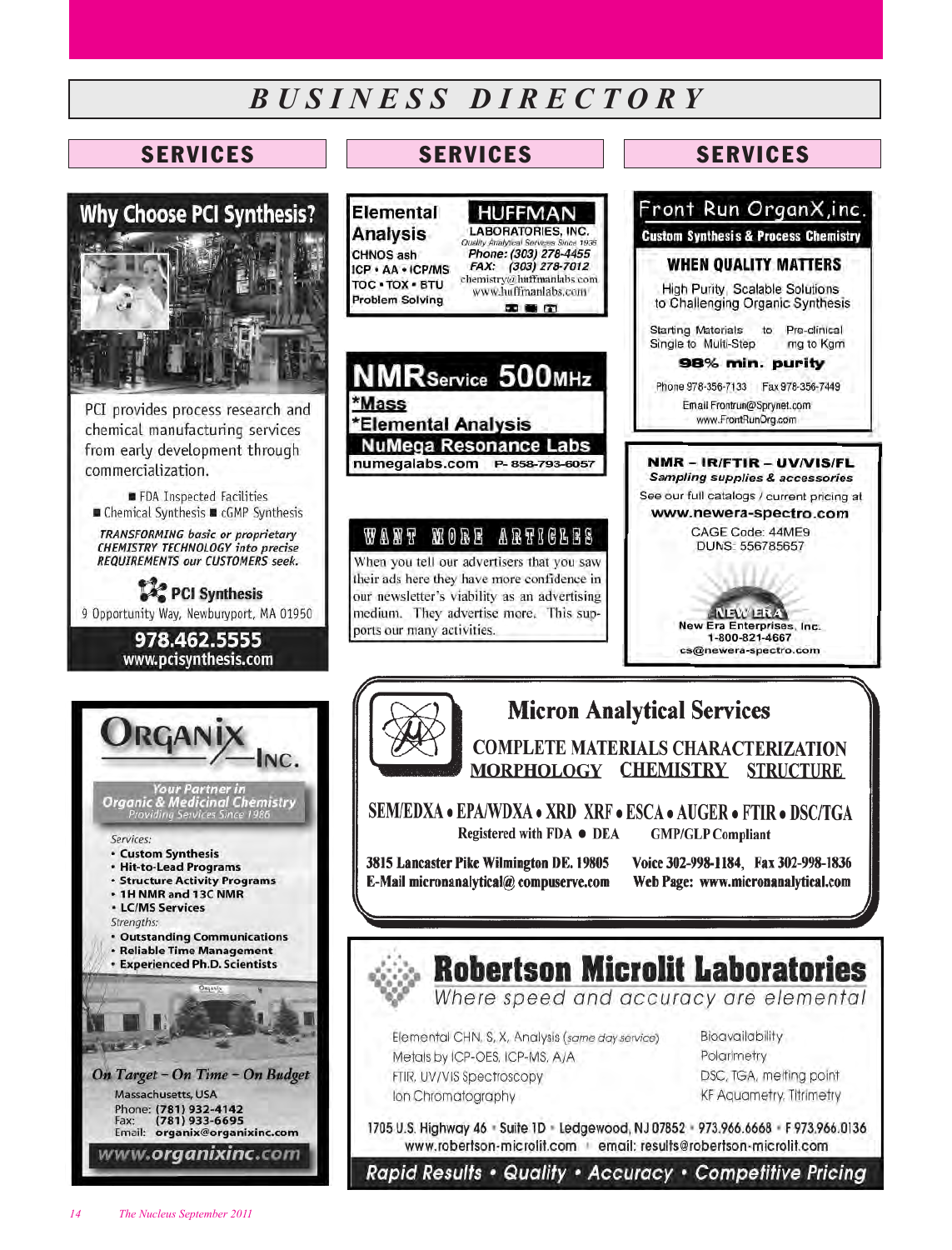## *B U S I N E S S D I R E C T O R Y*

## **SERVICES**

Nacalai USA location of the Source

## **SERVICES CAREER SERVICES**









- Process Development
- Contract R & D
- **Pharmaceutical Intermediates** ä
- **Medicinal Chemistry Support** Ä
- **Biotechnology Specialty Reagents** ä
- **Solid Support Reactions** è
- **Process Validation** ä
- Gram to Multi-Kilogram Synthesis



PolyOrg Inc. 10 Powers Street. Leominster. MA 01453 1-866-Polv-002 Phone: 978-466-7978 Fax: 978-466-8084 info@polvorginc.com www.polyorginc.com

## **WOULD YOU BELIEVE?**

- Our Section (NESACS) is the largest in the ACS.
- We have more volunteers than any other Section.
- We have more activities than any other Section.
- The Nucleus has been voted at several ACS National meetings to be the best Section newsletter.
- We are expanding Nucleus and NESACS web site coverage of activities.

The Following positions are open 1. Photo Journalists

- 
- 2. Book Reviewers
- 3. Corporate and Local news reporters
- 4. Copy Editors
- 5. Volunteer Coordinator

If you would like to be active in this vibrant organization, please contact Board of Publications member Vivian Walworth vwalworth@comcast.net

No experience needed<br>Just a willingness to participate<br>and a sense of humor



## **Index of Advertisers**

| CreaGen Biosciences 13          |
|---------------------------------|
| Eastern Scientific Co4          |
| EMD Chem0icals, Inc13           |
| Front Run OrganX, Inc14         |
| Huffman Laboratories, Inc. . 14 |
| MIT-Lemelson Program15          |
| Mass-Vac, Inc. 16               |
| Micron Inc. 14                  |
| Nacalai USA, Inc15              |
| New Era Enterprises, Inc14      |
| NuMega Resonance Labs14         |
| Organix, Inc14                  |
| PCI Synthesis 14                |
| PolyOrg, Inc. 15                |
| Rilas Technologies, Inc. 9      |
| Robertson Microlit Labs.  14    |
| Vacuubrand, Inc2                |
| Waters Corporation 15           |